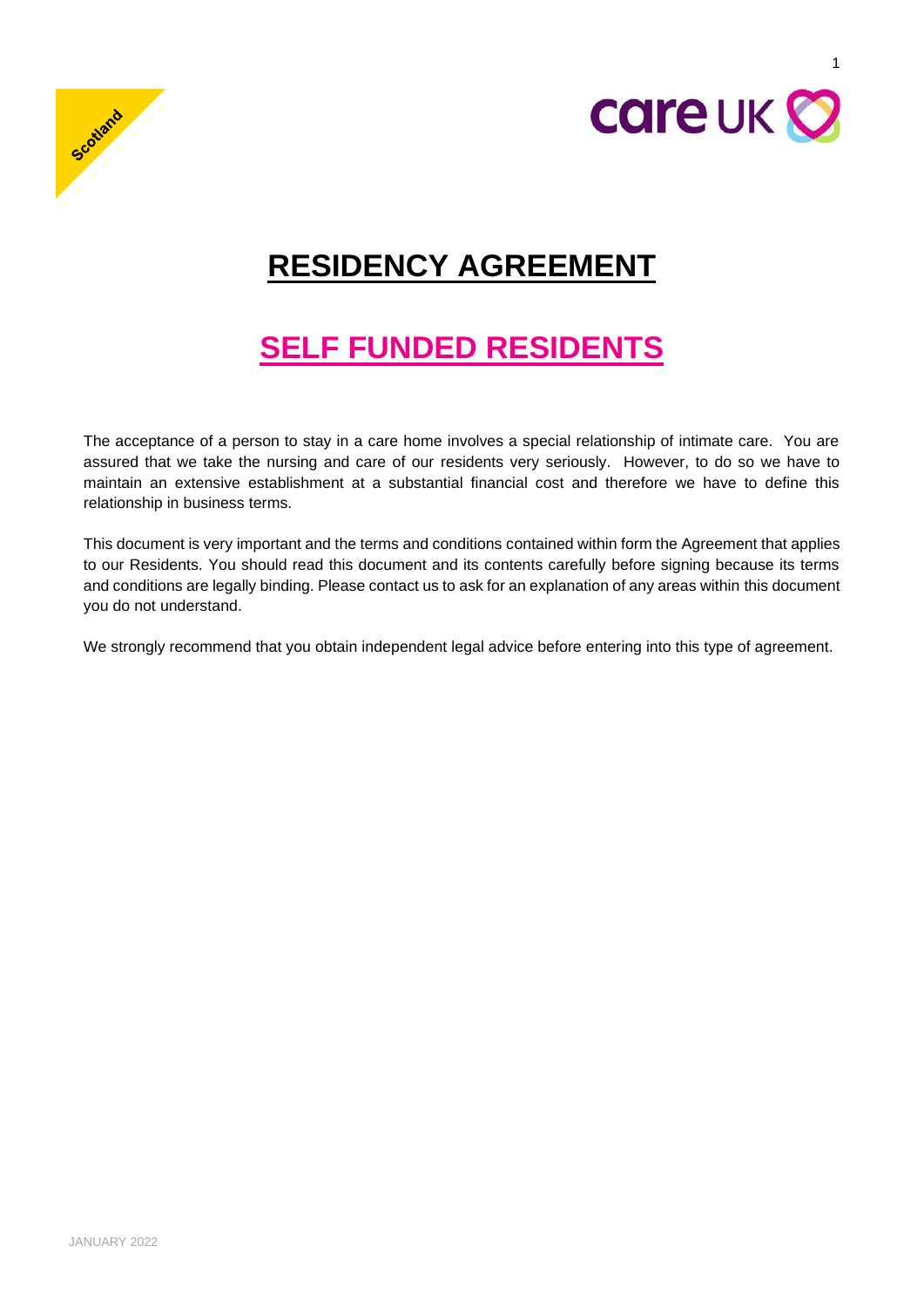**Standard annual fee increase**: your fees will increase by 6% on 1<sup>st</sup> April of each year (Clause [10](#page-17-0) of Agreement).

**Personal Plan:** this sets out your care package covered by our Resident Fees (Clause 5 of Agreement).

# JANUARY 2022

| Resident and any Third Party Contributor must have a<br>direct debit in place for payment.                 | Name:<br><b>Address:</b> |                                                                    |
|------------------------------------------------------------------------------------------------------------|--------------------------|--------------------------------------------------------------------|
| Interest is charged on late payments at the rate of 4%<br>above HSBC Bank's base rate from time to time.   |                          | <b>Post Code:</b><br><b>Telephone No:</b><br><b>Email Address:</b> |
| <b>Residential Fees (gross weekly)</b>                                                                     | $\overline{\mathbf{f}}$  |                                                                    |
| Liability for funding/sources (weekly)                                                                     |                          | Type of PoA:                                                       |
| for Residential Fees                                                                                       |                          | Continuing: $\Box$ Welfare: $\Box$ Combined: $\Box$                |
| <b>Resident</b>                                                                                            | £                        | Please note that a copy of your PoA may be                         |
| <b>Third Party Liability</b>                                                                               | £                        | requested by us.                                                   |
| <b>OR</b>                                                                                                  |                          |                                                                    |
| <b>Council/other Public Funding</b>                                                                        | £                        | <b>Name and Address of Guarantor:</b>                              |
| (including any contributions to Council Funding)                                                           |                          |                                                                    |
| Total net weekly fee (being Resident Fees)                                                                 | £                        | Postcode:<br><b>Telephone No:</b>                                  |
| <b>Deposit</b>                                                                                             | £                        | <b>Email address:</b>                                              |
| (2 x net weekly fee, i.e. net of approved Public Funding)                                                  |                          |                                                                    |
| <b>Advance Fee</b>                                                                                         | £                        | <b>Name and Address of Third Party Contributor</b>                 |
| (4 x net weekly fee, i.e. net of approved Public Funding)                                                  |                          |                                                                    |
| Normal annual fee rate change: 1st April                                                                   |                          | Postcode:                                                          |
|                                                                                                            |                          | <b>Telephone No:</b>                                               |
| Additional chargeable items - Extras - these will be<br>charged when incurred and are payable immediately. |                          | <b>Email address:</b>                                              |

#### **PART 1- ADMISSION REQUEST**

# **Before signing this Admission Request, please read the Residence Terms set out in Part 2 on page 8 onwards. (Please ask for an explanation of any areas that you do not understand).**

The following details, together with the Residence Terms in Part 2, form the Agreement which applies to the admission of the Resident named below as a Resident of the Care Home.

**Care Home Name:**

**Date of Admission:** / /

**Resident's Representative:**

**Name and Address of Resident's Attorney under a power of attorney (if any) or** 

| <b>Resident's Name:</b> |  |
|-------------------------|--|
|-------------------------|--|

**Resident's Address:**

**Date of Birth:** / /

**Method of payment:**

Direct Debit  $\Box$ 

Mr/Mrs/Miss/Ms/Dr/Rev/Other

By the time of your admission to the Care Home the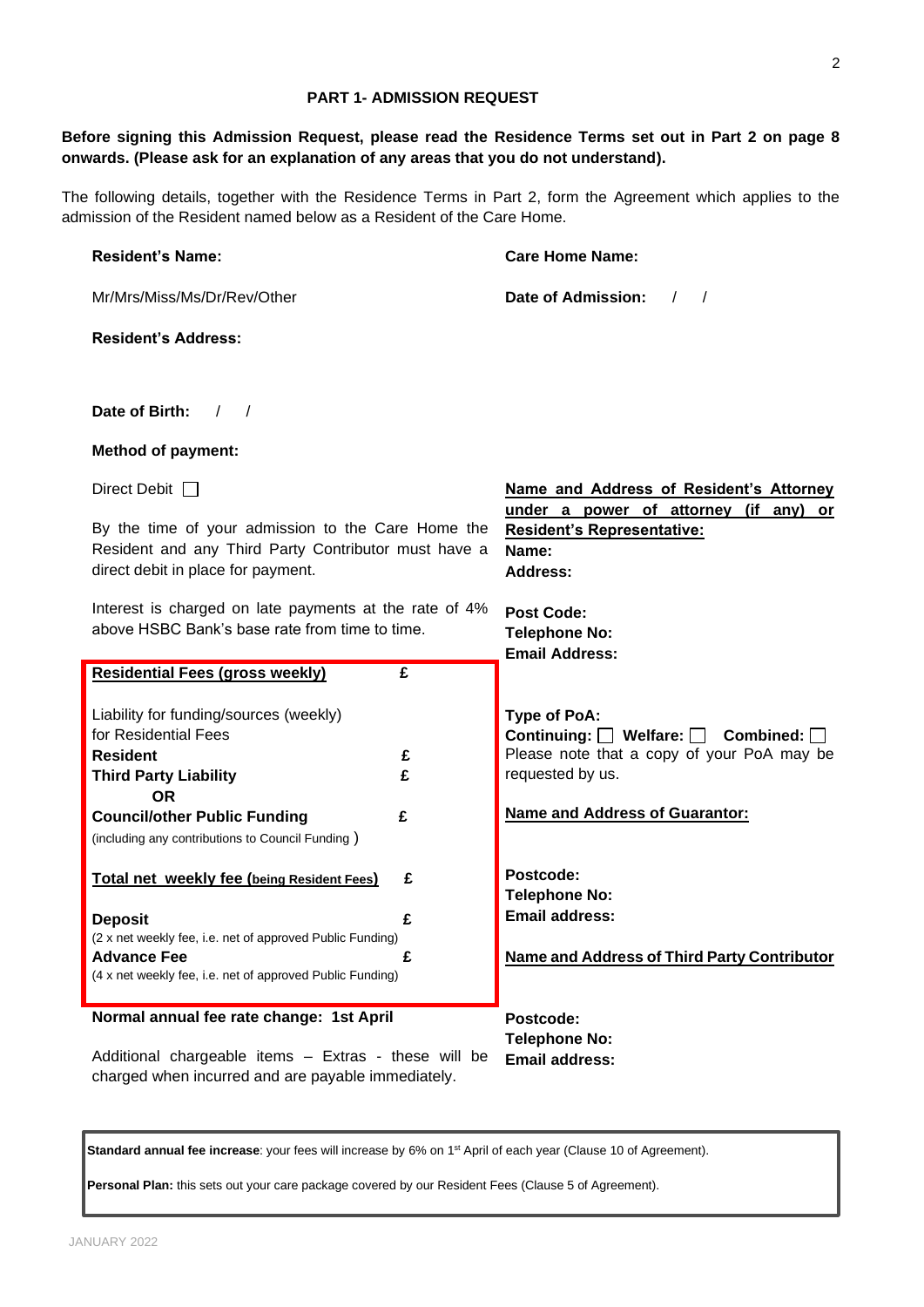# **AGREEMENT BY RESIDENT**

By signing below in front of the witness specified: -

- a. I confirm that I have received a copy of the duly completed Admission Request and the attached Residence Terms (together called the "**Agreement")**;
- b. I have read and have had time to understand the contents of Part 1 Admission Request (on page 2) and Part 2 – Residence Terms (from page 8 onward) of the Agreement. I agree to and will observe the Agreement and its contents;
- c. I agree to pay the sums due to Care UK Community Partnerships Ltd on the due date; and
- d. I confirm that I understand that deposits/fees paid under this Agreement may be nonrefundable.

Signature (Resident or duly appointed Attorney for Resident under a Continuing or Welfare Power of Attorney (if any))

## **Resident's/POA's Signature:**

.....................................................................

**Resident's Full Name:**

**Resident's Address:**

**Postcode**:

**Witness's Signature:** .....................................................................

**Witness's Full Name:**

**Witness's Address:**

**Postcode:**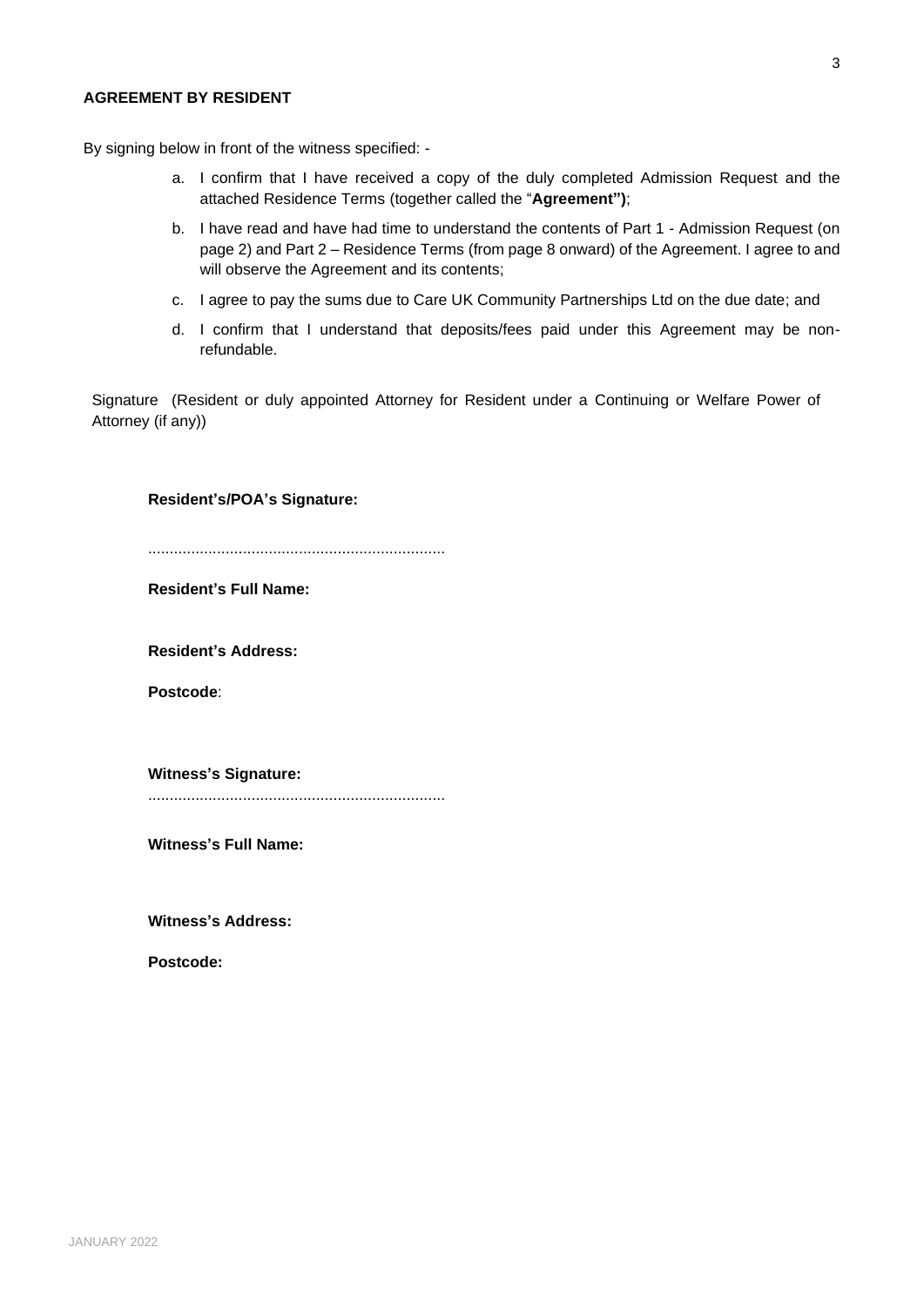# **AGREEMENT BY GUARANTOR**

By signing below in front of the witness specified:

- a. I confirm that I have received a copy of the duly completed Admission Request and the attached Residence Terms (together called the **"Agreement"**); and
- b. that I agree to be bound by the terms set out in the Agreement, in particular those contained within Clause [25;](#page-28-0) and

In consideration of you, Care UK Community Partnerships Ltd, entering into this Agreement and accepting the Resident named above into your Care Home, I agree so far as its terms apply to me, to the Agreement and to have joint responsibility with the Resident and my own separate, personal responsibility to pay you all monies owing to you under the Agreement.

I confirm that: -

- a. I understand that if the Resident and/or the Third Party Contributor are not able to meet the payments under this Agreement, that I will meet them in full; and
- b. to the extent that the Resident and/or the Third Party Contributor do not or are unable to fulfil any of their obligations under this Agreement, I will fulfil their obligations in their place.

| <b>Guarantor's Signature:</b> | <b>Witness's Signature:</b> |
|-------------------------------|-----------------------------|
|                               |                             |
|                               |                             |
| <b>Guarantor's Full Name:</b> | <b>Witness's Full Name:</b> |
| <b>Guarantor's Address:</b>   | <b>Witness's Address:</b>   |
|                               |                             |
| Postcode:                     | Postcode:                   |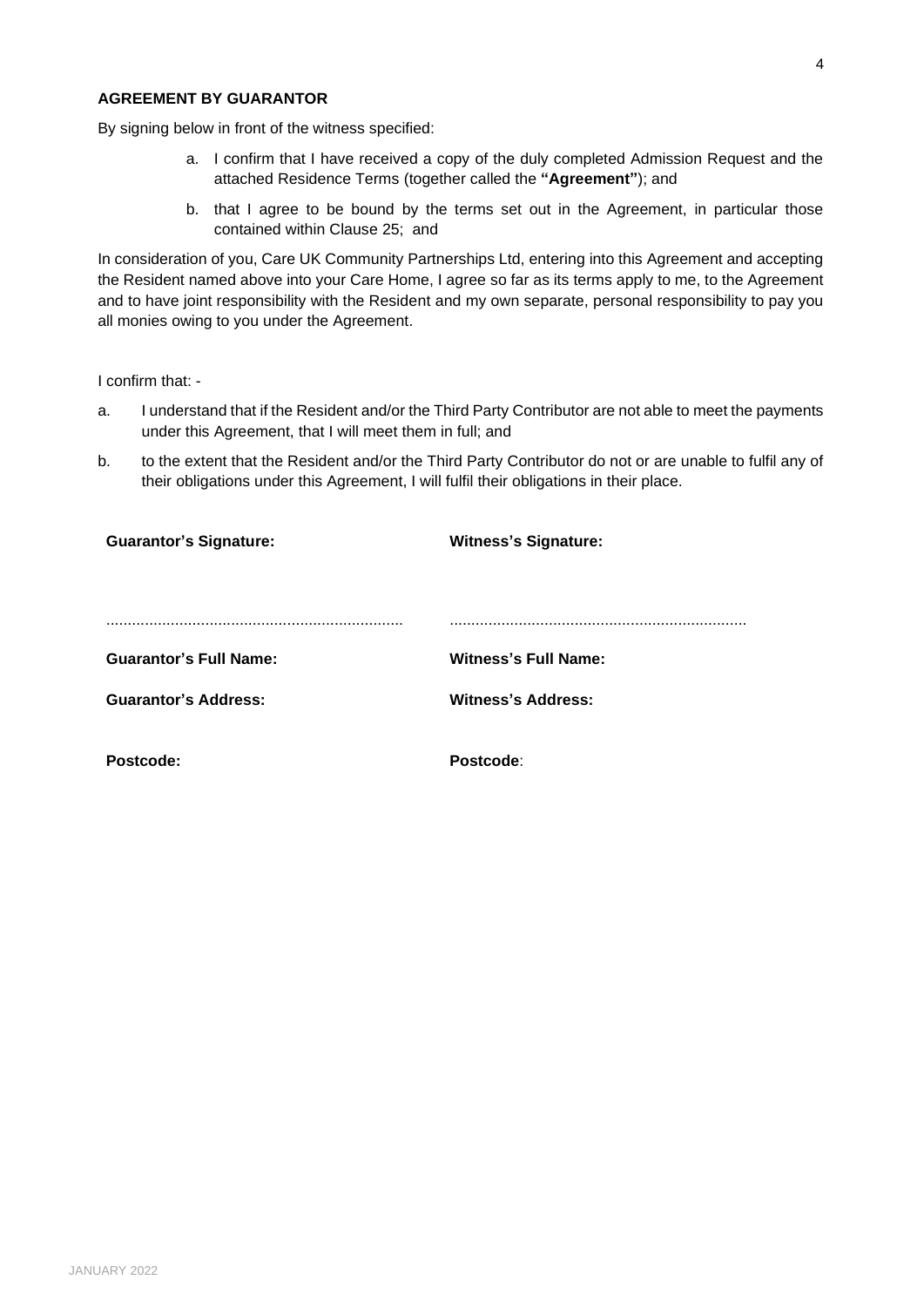# **AGREEMENT BY THIRD PARTY CONTRIBUTOR**

By signing below in front of the witness specified:

- a) I confirm that I have received a copy of the duly completed Admission Request and the attached Residence Terms (together called the **"Agreement"**); and
- b) that I agree to be bound by the terms set out in the Agreement, in particular those contained within Clause [25.](#page-28-0)

In consideration of you, Care UK Community Partnerships Ltd, entering into this Agreement and accepting the Resident named above into your Care Home, I agree to pay to you:

- a. the Third Party Liability stated in the Admission Request above;
- b. the additional fees for extras which are not agreed in advance; and
- c. any increase in the fees or other sums payable to you under this Agreement at any time which are not agreed to be paid to you by the Resident or any other third party.

| <b>Third Party Contributor's Signature:</b> | <b>Witness's Signature:</b> |
|---------------------------------------------|-----------------------------|
|                                             |                             |
| <b>Third Party Contributor's Full Name:</b> | <b>Witness's Full Name:</b> |
| <b>Third Party Contributor's Address:</b>   | <b>Witness's Address:</b>   |
| Postcode:                                   | Postcode:                   |

# **AGREEMENT BY CARE UK COMMUNITY PARTNERSHIPS LTD**

**Signature: .....................................................................**

**Name:**

**Position:**

Date of Agreement:  $\frac{1}{1}$  /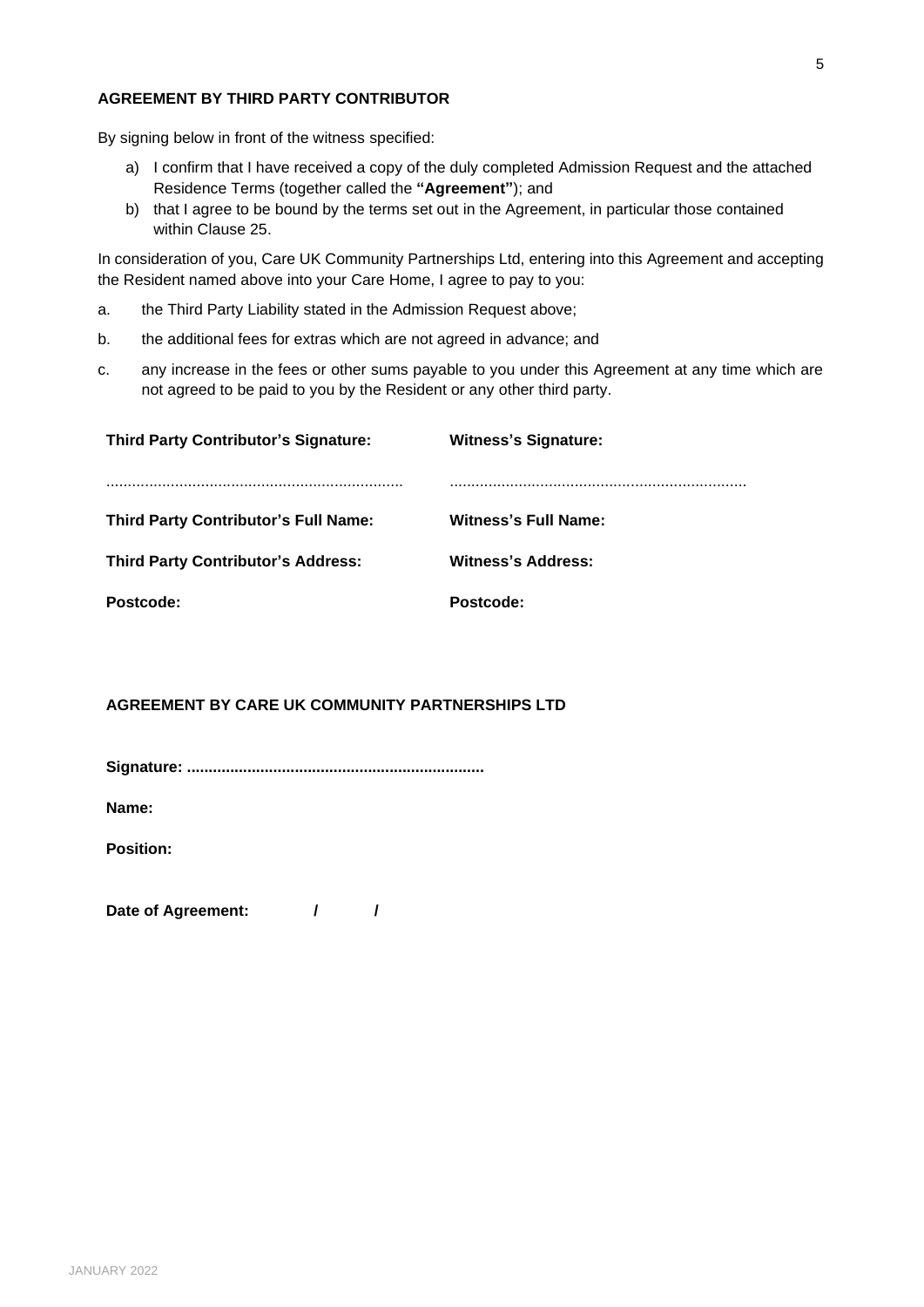## **Summary of Key Residence Terms**

Any annual fee increases will be fixed at 6% to cover predictable cost increases and apply on 1 April. If there are significant unpredictable cost increases as a result of a change(s) to legislation or sector regulation, we reserve the right to supplement this increase by a fair and reasonable sum to reflect the impact of that change to our costs, and will give you 12 weeks' notice of any such proposed additional fee increase (Clause [10\)](#page-17-0).

By Signing this Agreement you guarantee to us that you have immediate access to 2 years of our fees and that you will let us know as soon as practically possible if your financial position changes (Clause [14\)](#page-20-0).

Changes in your care or other needs – your Personal Plan sets out your care package with us, i.e. the services we provide to you in relation to your needs. Any changes to your care package may result in adjustments to your fees (Claus[e 11\)](#page-18-0).

We require payment of six weeks' fees in advance of admission to your selected Care Home. Four weeks of this are residential fees which are applied to the first 28 days of residence. Two weeks are a refundable deposit to secure fees and other charges (any sums remaining to be returned at the end of your stay) (Clause [9\)](#page-15-0).

There are also a range of extras available at 'additional cost' e.g. hairdressing, chiropody (Clause [15\)](#page-20-1).

Payments (which ought to be made by Direct Debit) must be paid in advance of the month in which the care is to be provided (e.g. fees for August must be paid by the last working day in July).

If you are absent from the Home, your fees will continue to be payable in full for the first week of absence, after which we will apply a 10% discount to your fees. In the course of the first 6 weeks of any absence, we shall endeavour to consult with you to seek agreement on retaining your room (Clause [13\)](#page-19-0).

Your first 28 days is a trial period for you and us. Within those 28 days you can terminate the agreement for any reason on serving us 7 days' notice, and we can terminate the Agreement on giving you 7 days' notice if we have good reason, e.g. we cannot meet your care needs (Clause [3\)](#page-10-0).

You can terminate the agreement on giving us 28 days' notice. We can terminate the agreement on giving you 28 days' notice in certain circumstances. In certain serious instances, for example behaviour that cannot be safely managed in the Home, termination can be quicker, but normally we try to resolve any problems with you before serving a termination notice (Clause [18\)](#page-22-0).

Following any termination failure to remove belongings from the Home within 10 days may result in us charging reasonable costs for removal and storage of your belongings (Claus[e 18.7\)](#page-24-0).

Residential fees will continue to be charged for a minimum of 3 days post death (starting the day after death). If personal possessions are not cleared from the room within 3 days fees will continue to be charged, subject to a backstop period of 10 days (Claus[e 9.11\)](#page-16-0).

You may bring small items of furniture as well as your belongings with you. However, we will not insure any items which belong to you. Insuring items is your sole responsibility (Clause [17.3\)](#page-22-1).

A guarantor (where applicable) is personally liable for any amounts due under the contract as they fall due. This obligation runs parallel to but is independent of your payment liabilities (Clause [25\)](#page-28-0).

# **PLEASE NOTE - THE INFORMATION CONTAINED IN THIS TABLE IS A SUMMARY– WE STRONGLY RECOMMEND YOU READ ALL OF THE RESIDENCE TERMS IN PART 2 BELOW**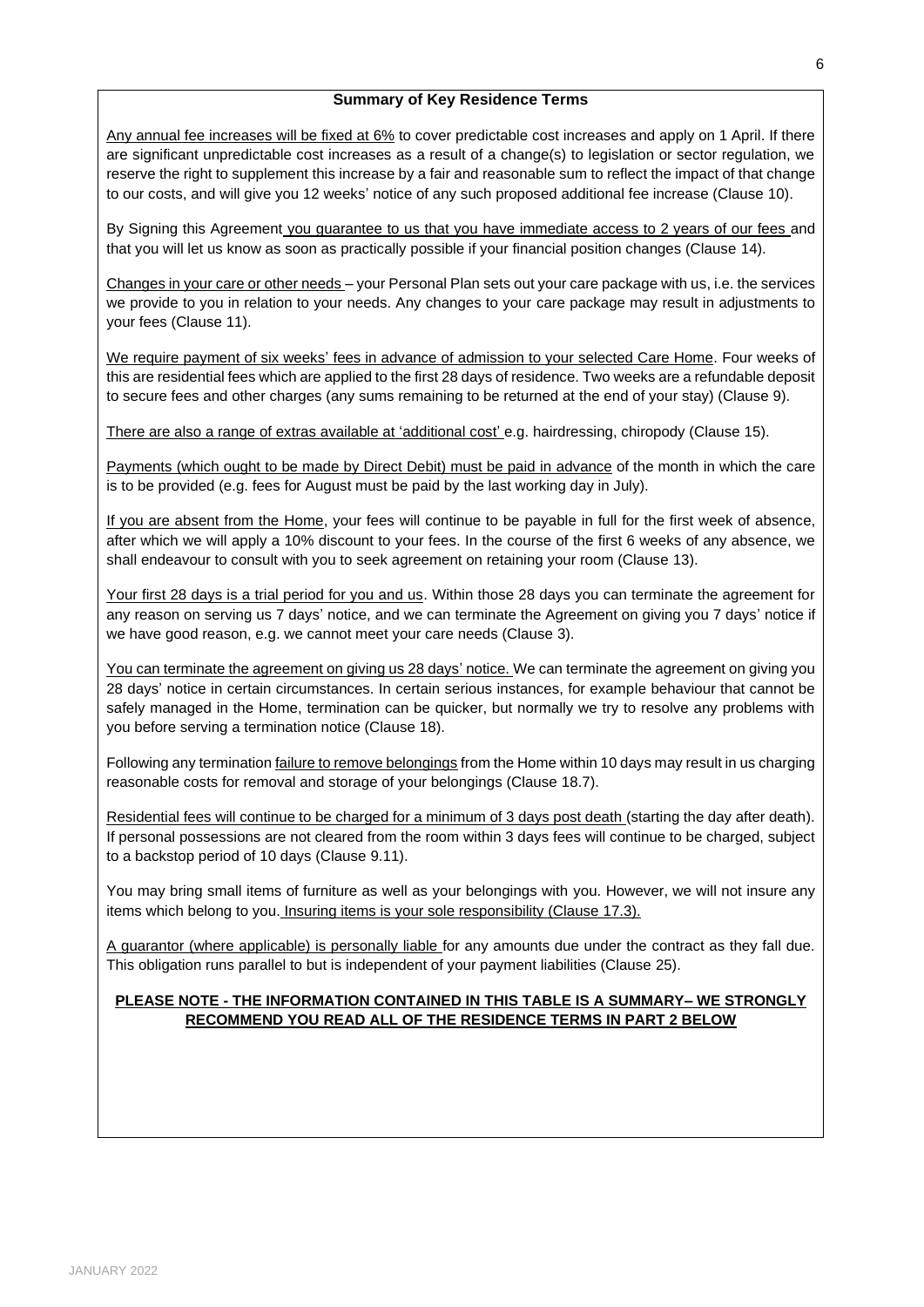# PART<sub>2</sub> RESIDENCE TERMS INDEX - TABLE OF CONTENTS

| 1  |                                                             |  |
|----|-------------------------------------------------------------|--|
| 2  |                                                             |  |
| 3  |                                                             |  |
| 4  |                                                             |  |
| 5  |                                                             |  |
| 6  |                                                             |  |
| 7  |                                                             |  |
| 8  |                                                             |  |
| 9  |                                                             |  |
| 10 |                                                             |  |
| 11 |                                                             |  |
| 12 |                                                             |  |
| 13 |                                                             |  |
| 14 | FINANCIAL MEANS, GUARANTORS AND THIRD PARTY CONTRIBUTORS 21 |  |
| 15 |                                                             |  |
| 16 |                                                             |  |
| 17 |                                                             |  |
| 18 |                                                             |  |
| 19 |                                                             |  |
| 20 |                                                             |  |
| 21 |                                                             |  |
| 22 |                                                             |  |
| 23 |                                                             |  |
| 24 |                                                             |  |
| 25 |                                                             |  |
| 26 |                                                             |  |
| 27 |                                                             |  |
| 28 |                                                             |  |
|    |                                                             |  |
|    |                                                             |  |
|    |                                                             |  |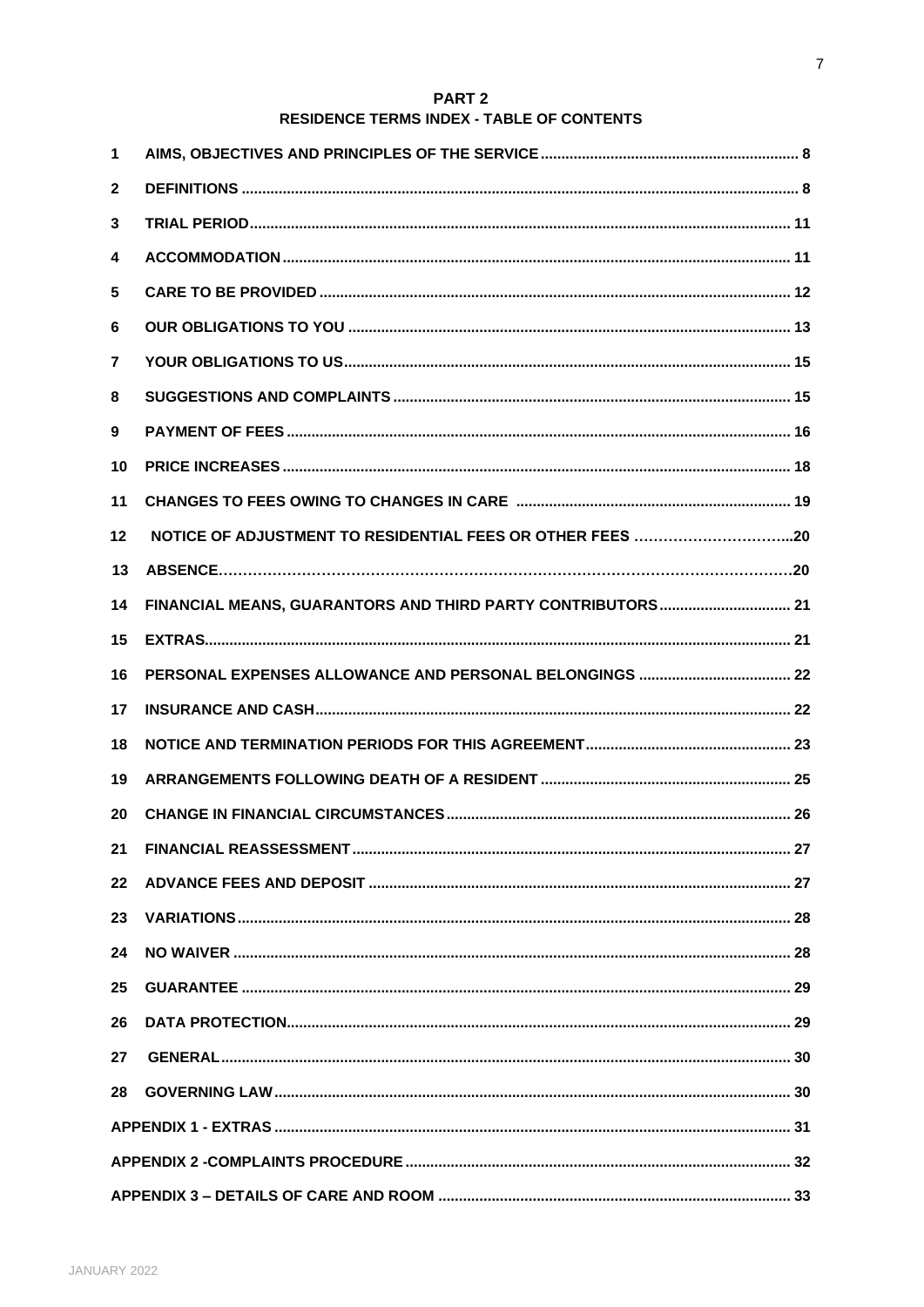#### **1 Aims, Objectives and Principles of the Service**

- 1.1 We, Care UK (the "**Provider**") shall meet all of your assessed needs in your Care Assessment in relation to accommodation, equipment, meals, activities, support & supervision, personal care, including, where applicable, nursing care.
- 1.2 The Service that you receive shall be flexible and designed to meet your needs and achieve the outcomes as specified in your Care & Support Plan and detailed in your Personal Plan. We will aim to ensure these outcomes identified as important and relevant to you at the time of placement and set out at subsequent reviews are met. We shall employ sufficient qualified and suitably trained and experienced Staff, and ensure they are available to deliver the Service at all times.
- 1.3 The Service that you receive shall comply with the relevant Care Standards, with relevant legislation, and with best practice guidelines relating to the provision of residential and nursing care, and shall promote the principles behind the Care Standards, which include dignity, privacy, choice, safety, realising potential, equality and diversity. A copy of the Care Standards shall be available on request from either your Care Manager or the Care Home. Upon request, we shall be pleased to make available copy(ies) of Inspection Reports issued by the Care Inspectorate in respect of our Care Home.
- 1.4 We shall follow the requirements set out in this Residential Agreement.
- 1.5 You and your Representative shall be consulted on all significant proposals, which affect your life or comfort, and your views shall be taken into account.
- 1.6 You and your Representative shall be offered a range of opportunities to give your views, make comments, and offer ideas, both individually and in groups, about the Service provided.

### **2 Definitions**

2.1 In these Residence Terms, the following terms have the below meanings:

**"Advance Fee"** means the Advance Fee specified in the Admission Request as amended from time to time in accordance with this Agreement.

**"Applicable Data Protection Law"** means the GDPR and shall include all requirements from time to time in force of the Data Protection Act 2018 and the Access to Health Records Act 1990 and all other extant or successor statute, regulations and codes mandatorily applicable to Personal Data.

**"Authority Funding"** means the amount that any Authority has agreed to pay towards our Fees for your residence at the Home and nursing or other services provided by us, as revised from time to time.

**"Care Assessment"** means the care assessment of your needs, which is approved by us.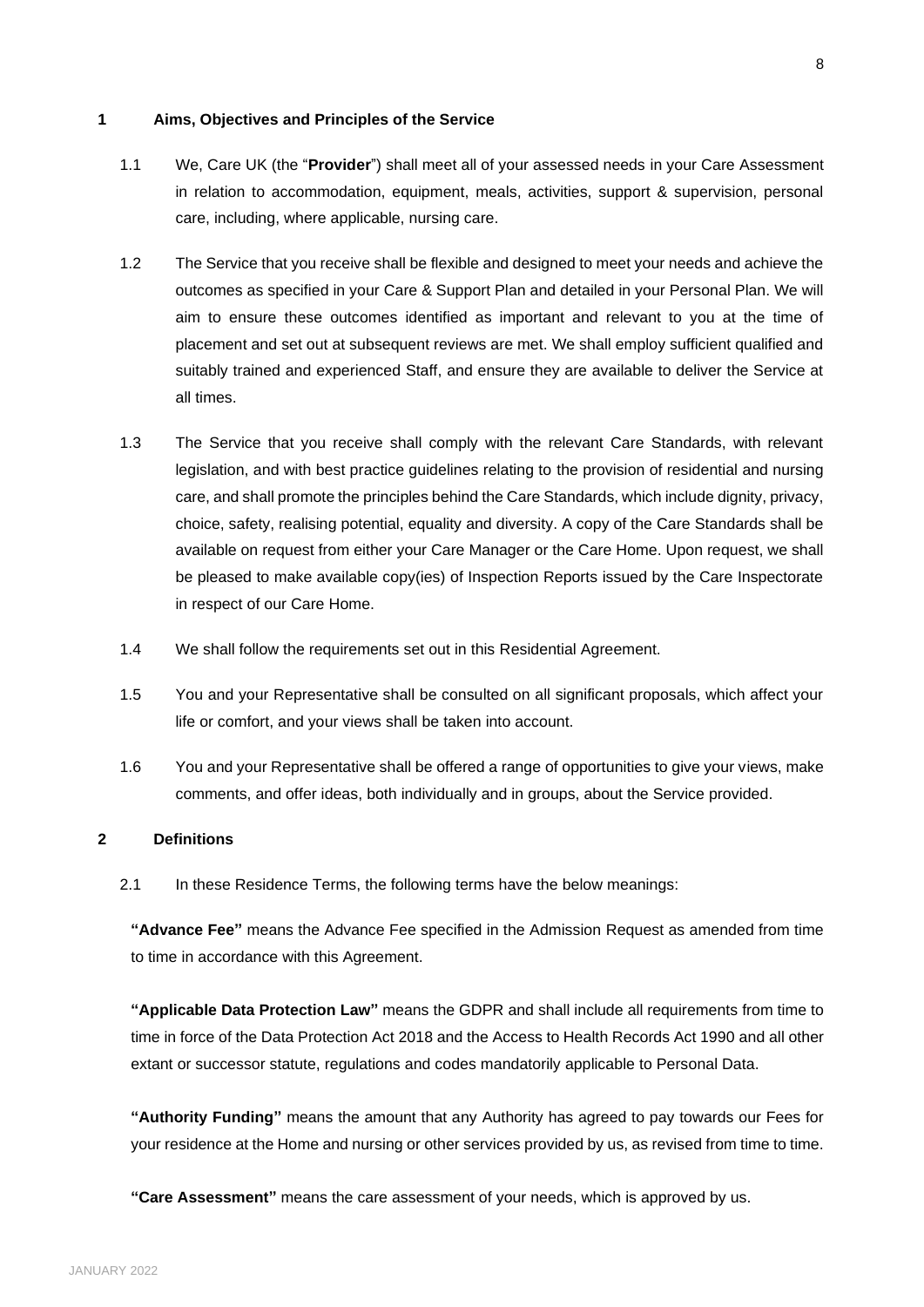**"Care Home"** means the home identified in the Admission Request in Part 1 of this Agreement.

**"Care Inspectorate"** means Social Care & Social Work Improvement Scotland, a national body which regulates care services and having its Head Office at Compass House, 11 Riverside Drive, Dundee and its local office at the address specified in Appendix 3.

**"Care Manager"** means the person chosen by us to assess, oversee and review the care provided to you by us.

**"Care Standards"** means the Health and Social Care Standards which describe what you can expect to receive from us.

**"Deposit"** means the sum specified in the Admission Request as defined in Claus[e 22.1.](#page-26-0)

**"Extras"** means the extras listed in Appendix 1.

**"Fees**" means all and any fees, costs or charges payable to us under this Agreement, including but not limited to the Deposit, Residential Fees, the Advance Fee, fees for Care and Fees for any Extras payable under this Agreement by the Resident, the Third Party Contributor and/or the Guarantor as appropriate.

**"GDPR"** means the General Data Protection Regulation ((EU) 2016/679).

**"Guarantor"** means the person identified in the Admission Request who has agreed to act as guarantor for you in respect of all Guaranteed Amounts.

**"Personal Plan"** means the plan developed between us which details your needs, target outcomes, and preferences, and sets out how these shall be met in a way that you find acceptable.

**"Personal Data"** has the meaning as contained within the GDPR relating to you and/or any Guarantor and/or Third Party Contributor and/or any attorney appointed by you under a Power of Attorney and/or any guardian appointed by a sheriff court.

**"Post-death Fees"** means:

- a) your (and, if applicable, the Guarantor's) liability for Residential Fees and Enhanced Room Fees chargeable from the day after your death; and, if applicable; and
- b) where you are not eligible for any Authority Funding, any Third Party Liability any such Third Party Contributor pays towards our Residential Fees and Enhanced Room Fees chargeable from the day after your death.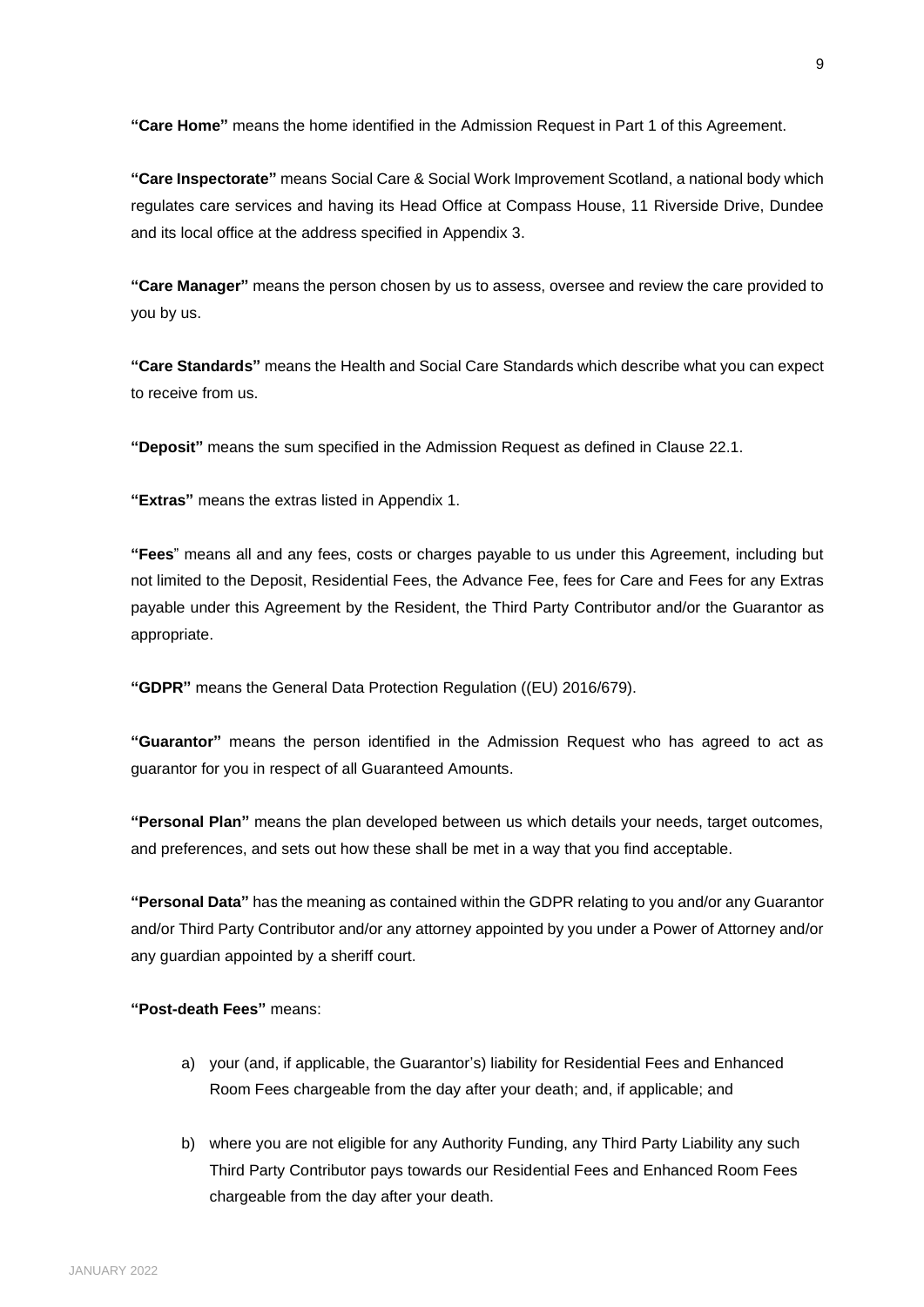**"Representative"** means any person nominated by you appointed as your attorney and/or your legal proxy appointed to be first contacted or advised by the Provider regarding your circumstances, or any significant change thereto, who shall, in the event of you failing to nominate any person, be your next of kin.

**"Residential Fees"** means the Residential Fees specified in the Admission Request as amended from time to time in accordance with the Residence Terms contained in Part 2 of this Agreement.

# **"Third Party Liability"** means:

- a) the Third Party Liability stated in the Admission Request above
- b) the additional Fees in accordance with Clauses [5,](#page-11-0) [9,](#page-15-0) [11](#page-18-0) and 12; and
- c) any increase in the Fees or other sums payable to us under the Agreement at any time which is not agreed to be paid to us by you or any Authority Funding.

# **"Third Party Contributor"** means:

- a) the person identified in the Admission Request who has agreed to pay the Third Party Liability; and
- b) any other person, other than an Authority who from time to time agrees to pay all or any part of the Fees or other sums payable to us under this Agreement.

**"Top-up"** refers to the Third Party Liability stated in the Agreement.

**"we" and "us"** mean Care UK Community Partnerships Ltd (Company Number 2644862) whose registered office is at Connaught House, 850 The Crescent, Colchester Business Park, Colchester, Essex CO4 9QB.

**"you"** means the resident named in the Admission Request (and as the context may require your duly appointed attorney or guardian).

- 2.2 In these Residence Terms, the following rules of interpretation shall apply:
	- 2.2.1 references to an **"Authority"** include references to a local authority and any other relevant public body;
	- 2.2.2 the words or abbreviations "for example", "e.g.", "include", "includes" and "including" are to be construed as if they were immediately followed by the words "without limitation";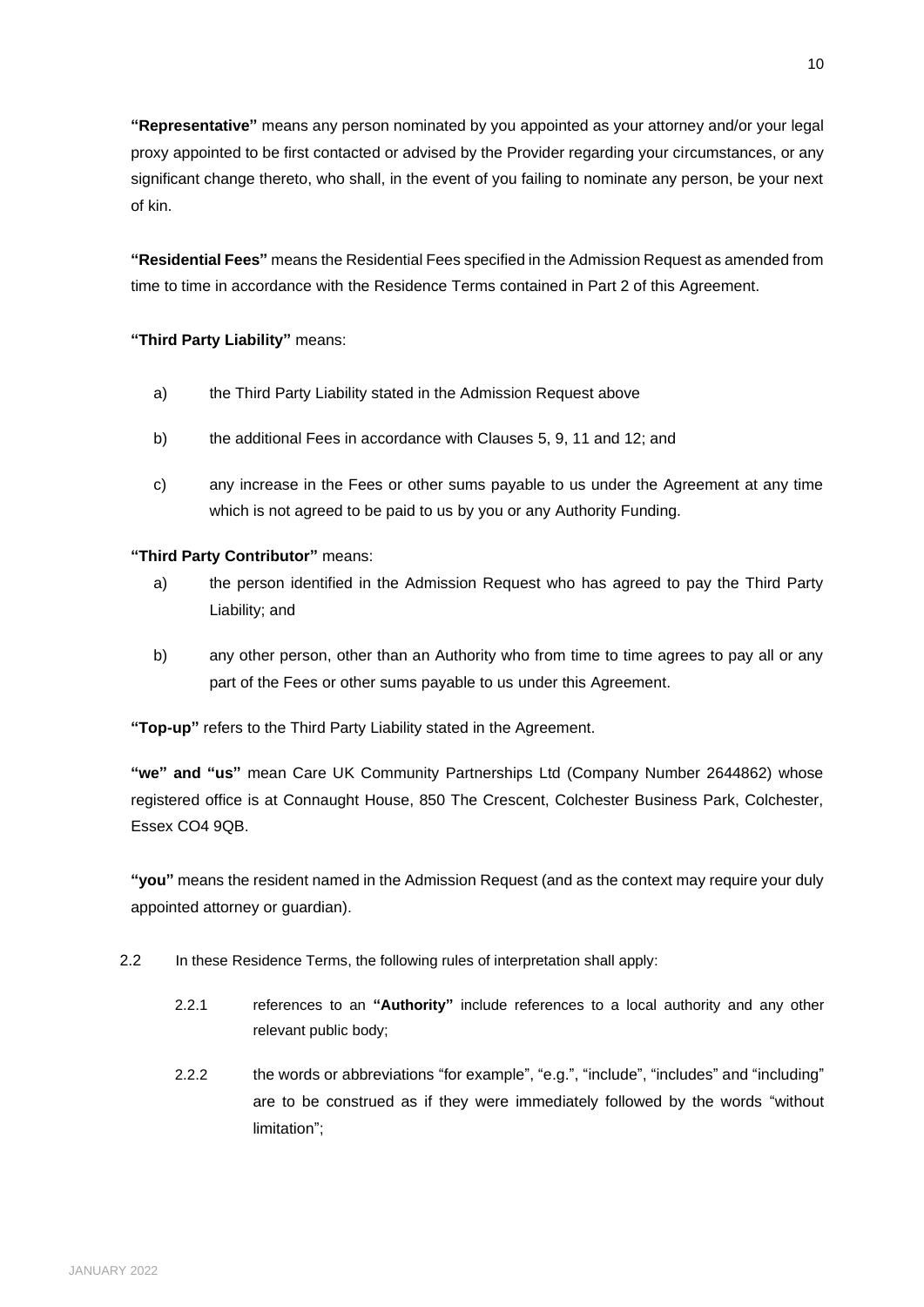- 2.2.3 nothing in the Summary of Key Terms on page 7 shall affect the meaning and effect of these Residence Terms, and, if there is a conflict between them, these Residence Terms shall prevail.
- 2.2.4 the headings are for convenience only and shall not affect the meaning of these Residence Terms and use of the singular includes the plural and vice versa; and
- 2.2.5 references to numbered clauses are to numbered clauses in these Residence Terms

# <span id="page-10-0"></span>**3 Trial Period**

- 3.1 The first twenty-eight (28) days following your admission to the Home shall be regarded as a Trial Period to ensure that the Care Home is suitable for you.
- <span id="page-10-1"></span>3.2 Either we or you may terminate this Agreement at any time during the trial period upon at least seven (7) days' written notice being served on the other (your notice should be given to your Care Manager at the Home). Where we serve on you any such notice, we will provide you with a good reason for termination, including but not limited to us not being able to meet your care or nursing needs, or your behaviour is such as to be significantly disruptive or puts you, other residents or our staff at a material risk.
- 3.3 Your Care Manager shall arrange a formal review of your placement by the end of your Trial Period and shall inform you and/or your Representative of subsequent review arrangements.
- 3.4 If it is determined that the Care Home is not suitable for you this agreement shall terminate automatically and you will be required to leave the Care Home at the end of the Trial Period.
- 3.5 The Trial Period may be extended by your Care Manager, subject to our agreement, or shortened if you or we serve notice on the other in accordance with Clause [18.3.](#page-22-2)
- 3.6 Where this Agreement is terminated in accordance with Clause [3.2](#page-10-1) above, where any Fees paid to us in advance relate to the period when the accommodation you occupied has been reoccupied after you leave the Home, this sum will be refunded to you.

# **4 Accommodation**

- 4.1 Your room shall be a furnished room as described in Appendix 3 which we shall maintain in good decorative order and which shall include a lockable facility. You will only be offered a shared room where this is your request.
- 4.2 No tenancy of any kind is intended to be created in respect of the occupancy of your room. You shall only be requested to move from your appointed room if it is absolutely necessary, and only with your consent in advance, except in the event of an emergency. Following the emergency, which necessitated the move, you shall be returned to your former room if you so request and if it is practical and safe for us to do so.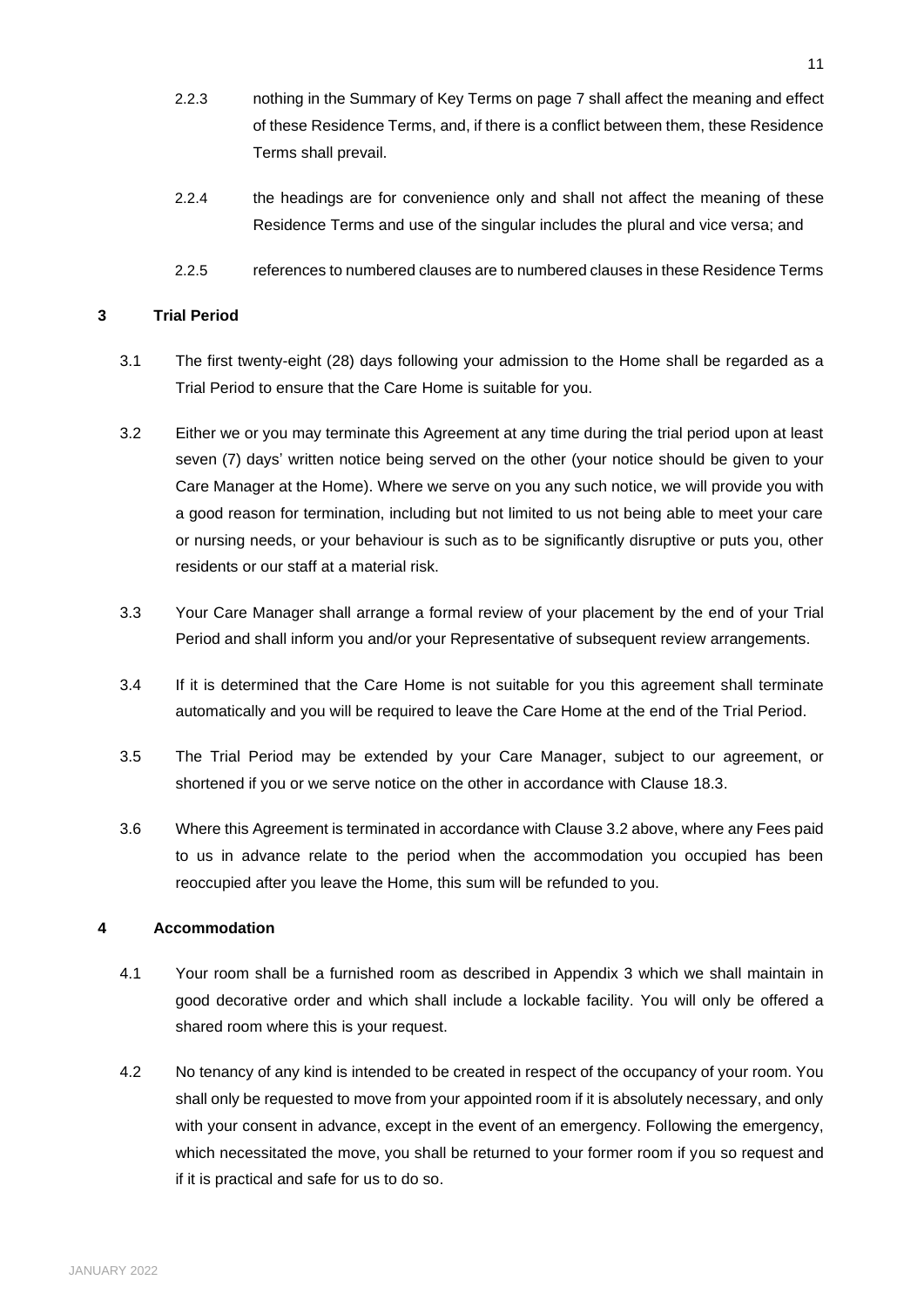- 4.3 You are welcome to bring personal possessions and furnishings into the Care Home to personalise your room, provided that other Residents or Staff are not inconvenienced or put at risk. We shall give you a written inventory of your possessions and furnishings upon your admission to the Care Home. You must notify us of any changes that require to be made to the inventory. We shall keep a copy of the inventory for our records and shall update it if required. Our liability to you for any loss or damage to your belongings is detailed in Clauses [16.8](#page-21-0) and [17.2](#page-21-1) below.
- 4.4 We shall provide light and heat and shall explain to you how you may control the temperature and lighting level in your room.
- 4.5 We shall ensure that your room is in good decorative order. If you choose to have your own room decorated to reflect your own taste, any changes will be subject to our prior written consent and you agree that you shall meet any additional costs incurred.
- 4.6 We shall ensure a high standard of cleanliness in your room and throughout the Care Home which will also be kept free of offensive odours.
- 4.7 We shall provide you with bed linen, towels, flannels, basic toiletries and similar items for your own use to meet your needs, together with a laundry service for your machine washable personal clothing. Bed linen shall be changed weekly and as necessary. Personal laundry should be discretely marked or labelled to enable us to identify it as yours after laundry and ensure its return. If you require assistance labelling or marking clothes we shall be pleased to help. As the machines are industrial, clothing may wear out quicker than in a domestic situation. Please note that we are not responsible for supplying you with personal clothing.
- 4.8 Within the Care Home you shall have unrestricted access to your own room and designated communal areas.
- 4.9 We shall provide you with a choice of menu for breakfast, lunch and evening meal which shall accommodate your dietary needs and, as far as practicable, your personal preferences. Snacks and drinks are available throughout the day and night.
- 4.10 There is a policy of no smoking throughout the Care Home.
- 4.11 You are free to consume alcohol if you wish. If we have concerns about the effects on you, your medication and /or other Residents or members of Staff, we shall review this together.

# <span id="page-11-0"></span>**5 Care to be provided**

5.1 We shall provide you with personal care in accordance with your assessed needs and Care & Support Plan as supplied to us by your Care Manager, a copy of which shall be given to you by your Care Manager. We shall develop this with you into a more detailed Personal Plan during your Trial Period in the Care Home. We shall then review this with you as required, and at least every 6 months.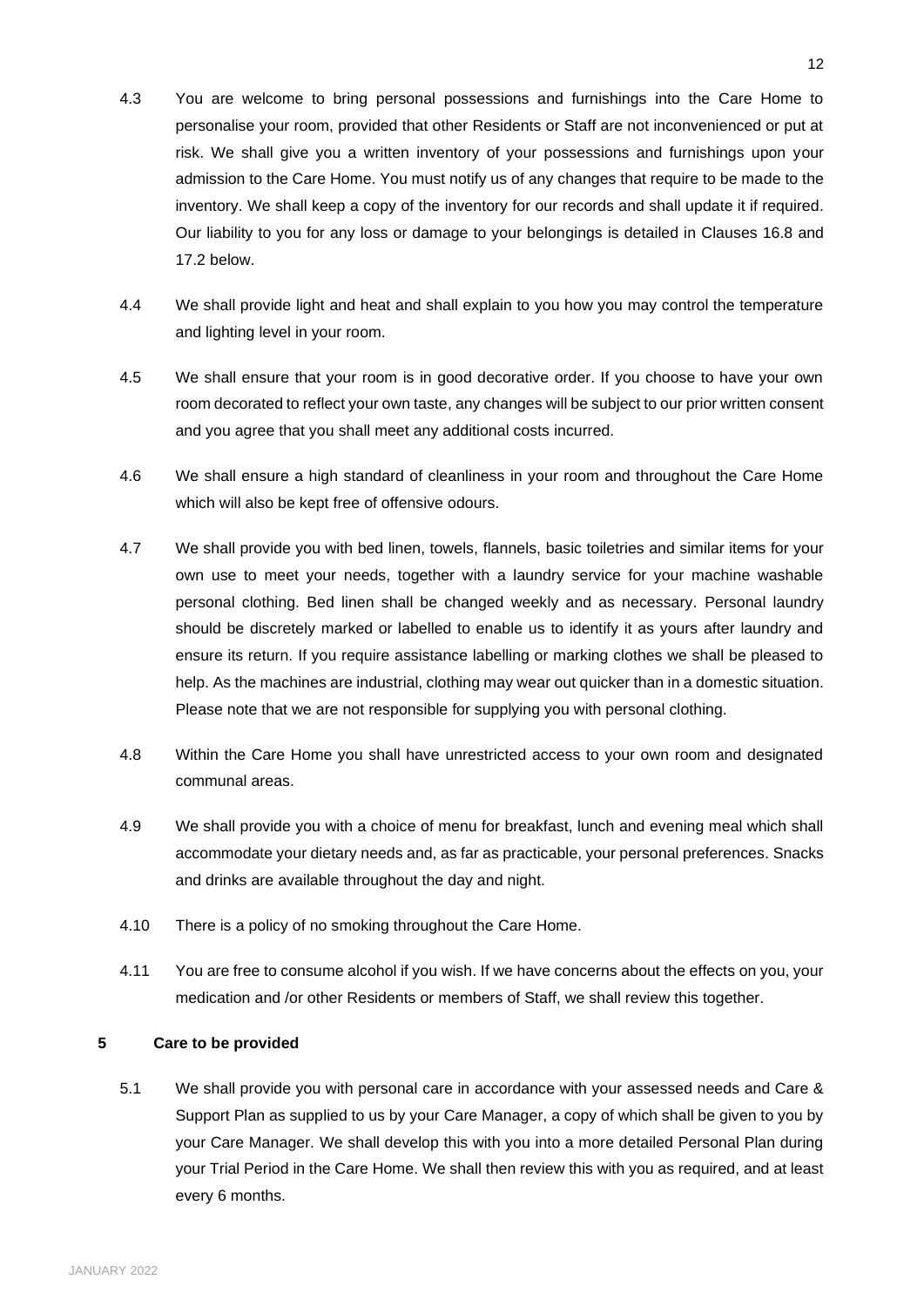- 5.2 Where your care needs change significantly we shall request a review with your Care Manager.
- 5.3 Your nursing care arrangements are set out in Appendix 3.
- 5.4 We shall choose a named member of our Staff to be your key worker who shall be responsible for overseeing your day to day care, and to discuss with you your care needs on an ongoing basis and how the service can best help to meet your identified outcomes.
- 5.5 You may still use the services of your own general practitioner (GP), if the GP so agrees, or we shall assist you to transfer to a local GP. If you register privately with a GP the supply of drugs and medications shall also be private and any charges arising shall be made accordingly.
- 5.6 We shall enlist the support of the NHS as necessary for routine health checks and also to enable you to remain in the Care Home in the event of illness, should you so wish, unless your GP recommends alternative arrangements.
- 5.7 There shall be a choice of social and recreational activities if you wish to participate. You shall be consulted in the planning of these activities.
- 5.8 The administration of your medicines shall be discussed and agreed with you, and shall be recorded in your Personal Plan.
- 5.9 All of your drugs and medication must be handed to the senior nurse on duty or person in charge at the time of your admission to the Care Home.
- 5.10 If you wish, and in our opinion are able, to manage your own medication administration, you will be assisted to continue to do so. However, in that case:
	- 5.10.1 we cannot be held responsible for the safekeeping and dispensing of the medication; and
	- 5.10.2 the lockable drawer provided in the room you occupy must be used to store the medication and you must ensure if remains locked whenever you are not in the room.

# **6 Our Obligations To You**

- 6.1 We agree:
	- 6.1.1 to ensure that the Care Home complies with the conditions of registration and maintain at the Care Home at all times the standard of care required by Care Inspectorate
	- 6.1.2 to participate in an assessment of your needs and to ensure the development and delivery of a Personal Plan that details how care will be delivered to you and how the outcomes identified as important for you will be pursued.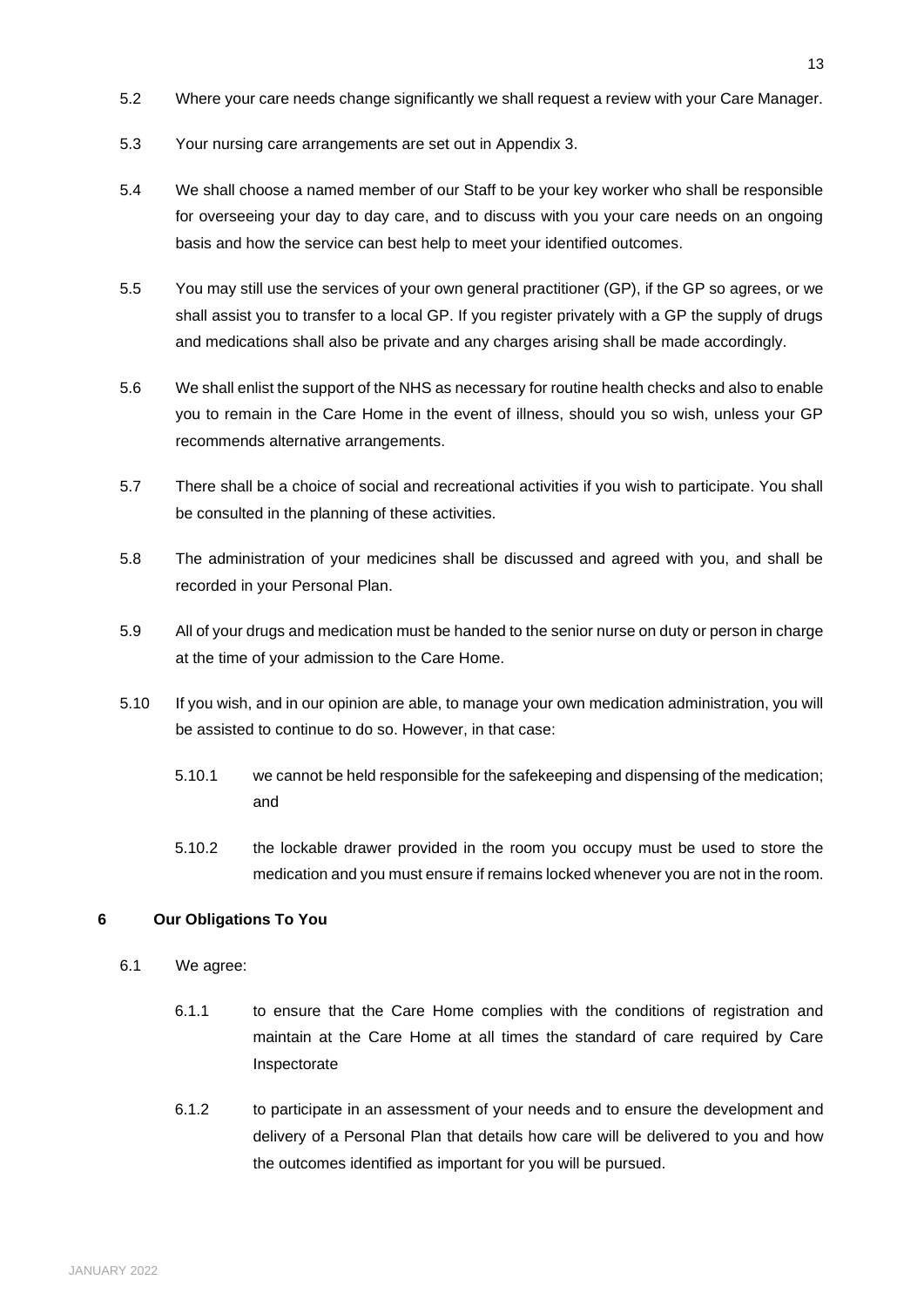- 6.1.3 to allow you as much personal freedom as possible and only to restrict your movements for your personal safety or the safety of others or to the extent agreed in advance with you.
- 6.1.4 to contact your Representative and Care Manager in the event that you are involved in an accident or incident, as well as any other authorities who require to be notified.
- 6.1.5 to provide on request safekeeping for your personal effects required to be brought into the Care Home up to such limit of value as we may from time to time determine. Further details shall be made available upon request. Please see claus[e 16](#page-21-2) for more details.
- 6.1.6 to share information related to your care with your Care Manager on request and otherwise to treat all information of a confidential nature relating to you as confidential and we shall ensure that you and/or your Representative have access to your Personal Plan and any other information relevant to you.
- 6.1.7 to assist you where possible to maintain a lifestyle of your choice.
- 6.1.8 to recognise, support and assist you in maintaining links with your local community provided this does not interfere with the freedom of the other Residents in the Care Home.
- 6.1.9 to ensure you can make and receive telephone calls in private and have access to the internet and to television channels available without subscription, either in a common area using equipment provided by the Care Home or in your own room using equipment you have supplied yourself.
- 6.1.10 to welcome your visitors to the Care Home without prior notice, at all reasonable times, provided their visits do not inconvenience other Residents.
- 6.1.11 to support you if you decide to refuse to see visitors and if requested we shall advise visitors of your decision.
- 6.1.12 to ensure Care Home Staff are not permitted to become an Executor in respect of your Will.
- 6.1.13 to ensure Care Home Staff are not allowed to receive hospitality and acceptance of gifts (including gifts of money) from you or your family, unless this has been previously agreed with us.
- 6.1.14 to work with you (and/or your representative) to ensure a smooth transition should you choose or require to move out of the Care Home.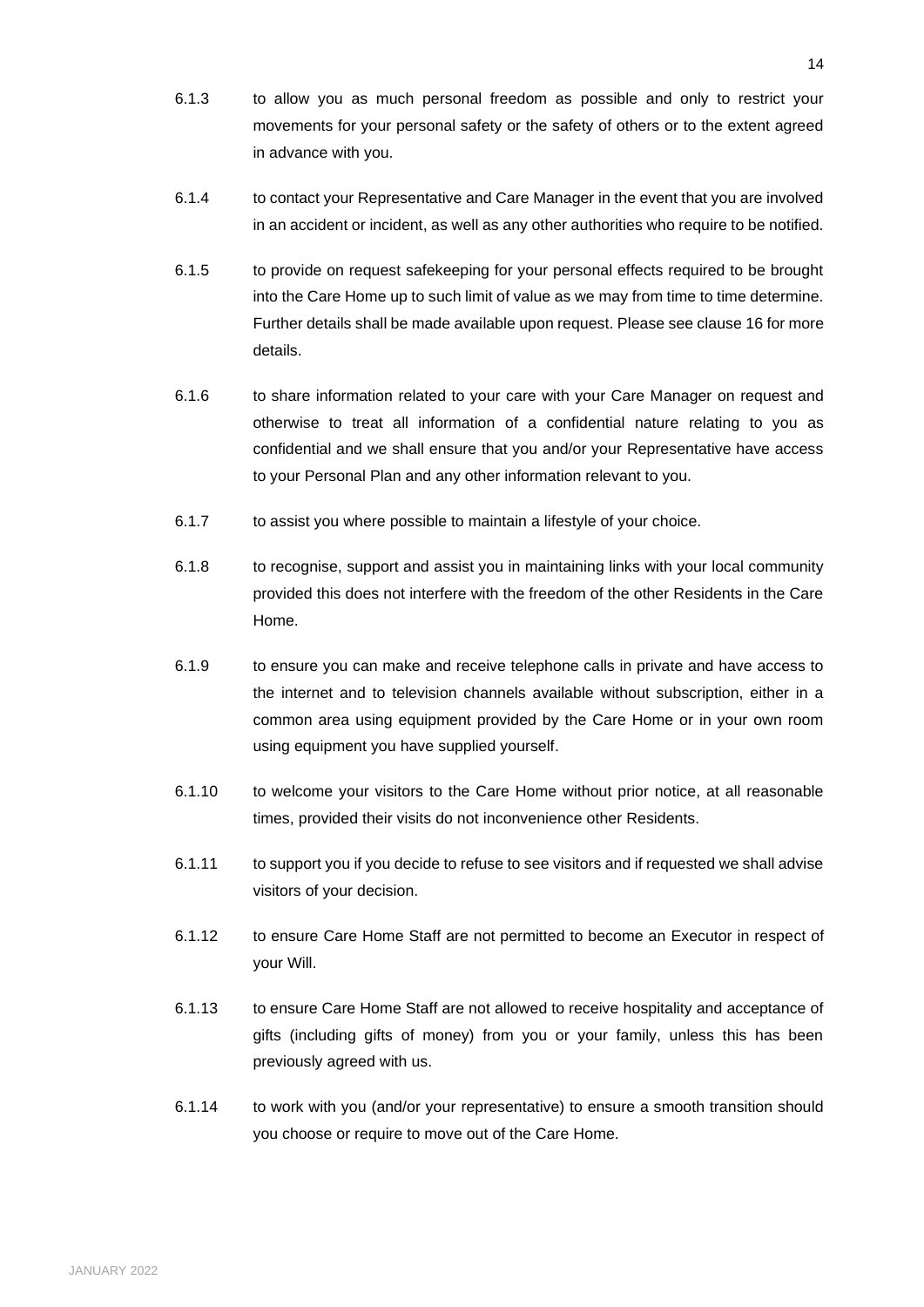# **7 Your Obligations To Us**

# 7.1 You agree:

- 7.1.1 to inform us of any medication that you administer yourself, and allow us to monitor this.
- 7.1.2 that you have a responsibility for the safety of the Care Home which you share with others, therefore safety regulations must be observed. You are asked to observe:
	- 7.1.2.1 Fire drills and inspections are carried out at regular intervals and your co-operation is essential.
	- 7.1.2.2 We have clear guidelines on smoking, alcohol and drugs which are issued for the protection of all Residents and Staff.
- 7.1.3 to inform us any time that you leave the Care Home, whether unaccompanied or with visitors, and also to give us an approximate time of return. We shall not be responsible for you once you are outside the Care Home unless you are accompanied by a member of our Staff.
- 7.1.4 that should you wish to install a telephone, and/or related services e.g. broadband, in your room, you shall be responsible for meeting the costs of installation, rental and call charges.
- 7.1.5 that you shall not bring a domestic pet into the Care Home. This does not preclude visitors bringing their pets with them during a visit with our agreement and the agreement of the other Residents.
- 7.1.6 to leave the Care Home permanently on termination of this Agreement.

# **8 Suggestions and Complaints**

- 8.1 You are welcome to make comments or suggestions at any time in respect of the service you receive from us, and we will respond to this in writing within 14 days at the latest acknowledging this and setting out our response and the reasons for our response.
- 8.2 Should you wish to receive independent assistance or advice we shall help you to contact your local authority or other relevant advocate.
- 8.3 Should you be dissatisfied with any aspect of our service, you have the right to complain to us using our complaints procedure, a copy of which is set out in Appendix 2 of this Agreement and further copies of which are available at any time from any of our staff. To submit a complaint please contact our Complaints Co-ordinator at complaintscoordinator@careuk.com.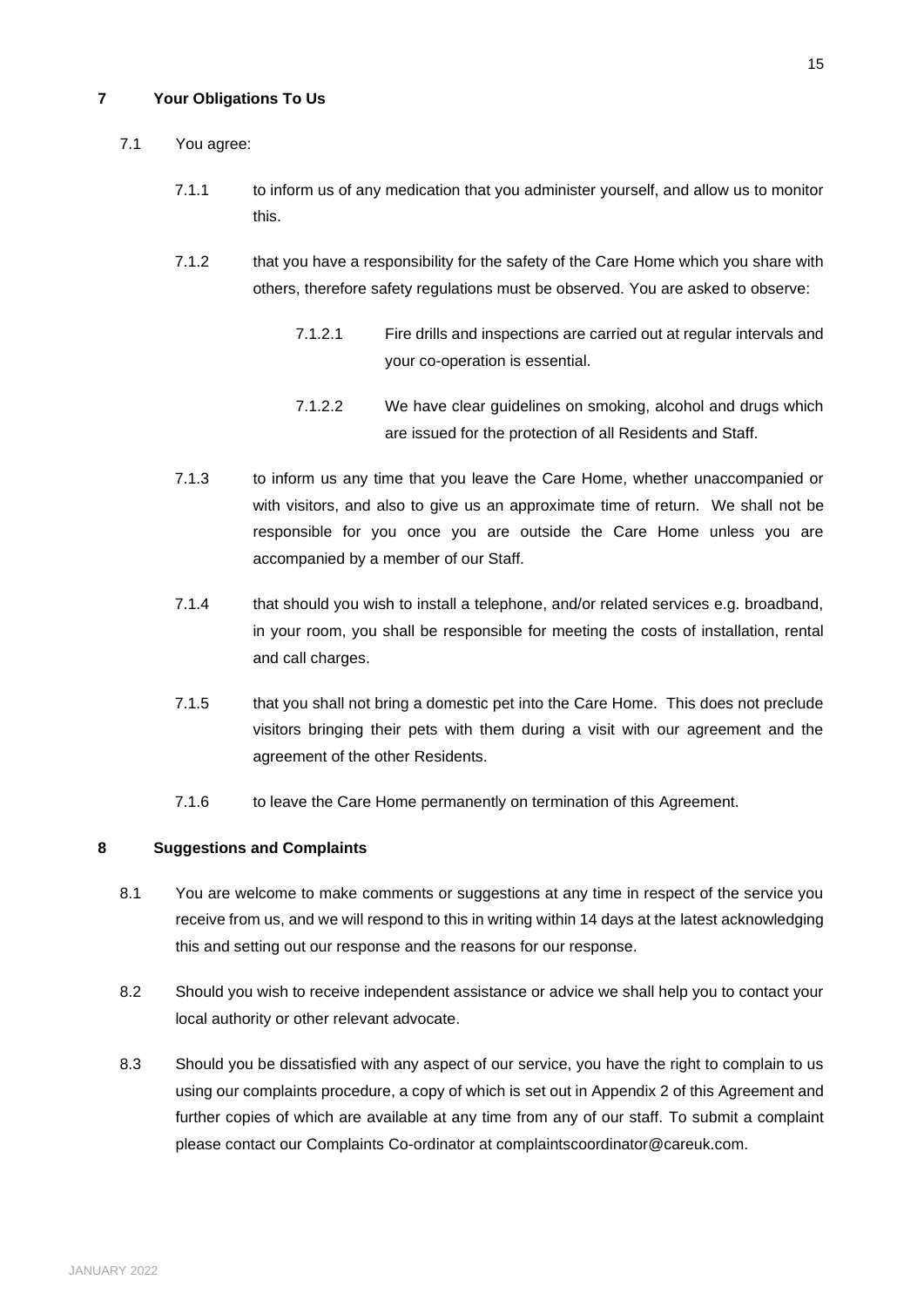8.4 You may also complain directly to, the Care Inspectorate, or, if your complaint is about a member of staff who is registered with them, to the Scottish Social Services Council. We would encourage you to talk to us in the first instance. Your key worker or Care Home manager shall be pleased to discuss with you or your Representative, any concerns that you may have. If we are unable to resolve the issue to your satisfaction, and you wish to refer your complaint to the Care Inspectorate, we shall assist you to do this, but it is your right to use any of these complaint routes at any point, or any combination at the same time.

## <span id="page-15-0"></span>**9 Payment of Fees**

9.1 Payment arrangements are as follows:

## **You, your Guarantor and/or Third Party Contributor**

- <span id="page-15-1"></span>9.2 By the time of Admission you (and any Guarantor and/or Third Party Contributor) shall have paid the Advance Fee for twenty-eight (28) days residence (see clause [22.1](#page-26-0) ) and must have set up and thereafter must maintain a direct debit. Payments by direct debit are made in advance for the following month's care and shall be made by the last working day of the preceding month i.e. if you move into the home on 1 May, on the last working day of May payment will be made, having taken into account the Advance Fee which covered 1 – 28 May, for the three (3) days shortfall in May ( 29 – 31 May ), and for all of June.
- 9.3 The monthly payment of Residential Fees is calculated by taking the weekly fee and dividing it by seven (7) (i.e. the number of days in a week) and multiplying the resulting total by the number of days in the month being charged. Any part of the day of arrival at the Care Home or the day of departure will be counted as one (1) full day's residence.
- 9.4 All Fees payable under this Agreement are generally exclusive of VAT, however, where VAT is payable, we will have the right to charge it and will notify you in advance of any applicable VAT.
- 9.5 Our Residential Fees are payable in advance on a monthly basis, with the Advance Fee being applied to the first twenty-eight (28) days of your residence.
- 9.6 Any other fees are payable to us immediately upon our requesting their payment.
- 9.7 For as long as direct debit arrangements are put into and remain in place which cover all sums due, direct debit payments in accordance with Clause [9.2](#page-15-1) above will not be treated as a "late payment" on which interest is charged after twenty-eight (28) days.
- 9.8 Where practicable, we will give at least twenty-eight (28) days' written notice to you if the method of payment needs amending. If it is not practicable to give you at least twenty-eight (28) days' prior notice, you will be notified of this as soon as it is practicable.
- 9.9 Where you or your Third Party Contributor fail to pay monies due or otherwise requested within fourteen (14) days from the due date or fourteen (14) days from the date of request, then interest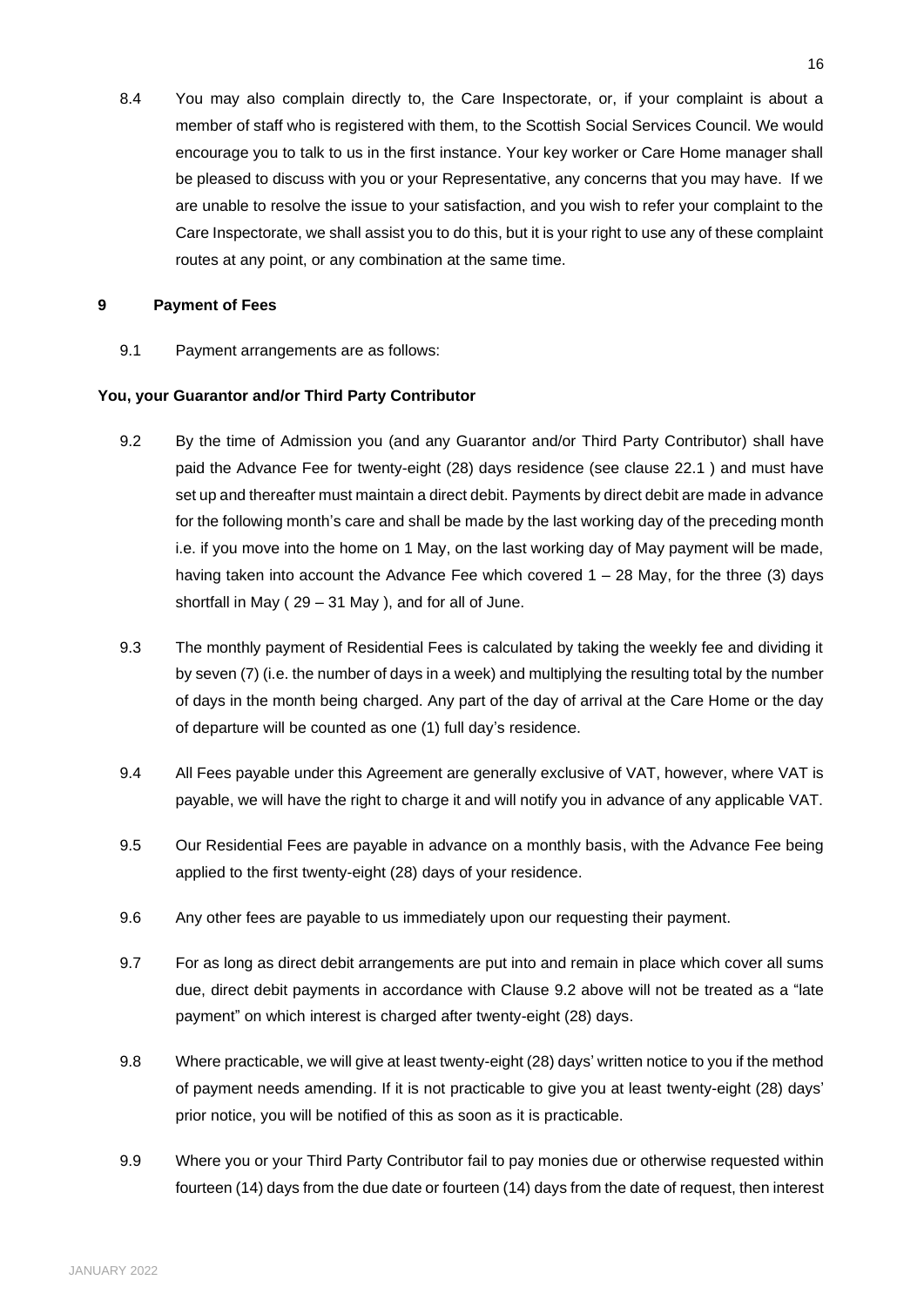will be payable at the rate specified in the Admission Request and if required we shall instruct a third party to seek to recover the debt on our behalf.

- 9.10 If you terminate your placement at the Care Home without giving the required notice as detailed in Clause [18,](#page-22-0) your fees shall be charged at the normal weekly rate for the unexpired notice period.
- <span id="page-16-2"></span><span id="page-16-1"></span><span id="page-16-0"></span>9.11 In the event of your death:
	- 9.11.1 this Agreement shall terminate, except for the terms that are intended to continue afterwards;
	- 9.11.2 any outstanding fees due and payable by you to us on the date of your death, together with any interest due thereon, shall be chargeable to your estate;
	- 9.11.3 Post-death Fees shall be charged for three (3) days starting from the day after your death;
	- 9.11.4 under normal circumstances we shall require that your belongings be removed and room cleared within three (3) days of the date of your death, and in that event fees would only be chargeable for that three (3) day period. If your belongings are not removed and your room is not cleared within that three (3) day period, your fees will continue to be charged for up to a further seven (7) days (i.e. subject to a backstop period of ten (10) days starting from the day after your death);
	- 9.11.5 if we are requested to extend the ten (10) day backstop period, we shall not unreasonably withhold our consent and in that event your fees will be continue to be charged until the room is cleared;
	- 9.11.6 if your room is reoccupied post death fees will only be charged up to and including the day before reoccupation;
- <span id="page-16-3"></span>9.12 If we agree with you to provide any personal care in addition to what is in your Care Plan, we will notify you in advance of the additional charges together with any VAT, which will be payable by you and/or the Third Party Contributor.
- 9.13 Where prior to admission FPC and/or FNC has been agreed with a Council, details ought to have been included in the Admission Request. So long as FPC and or FPNC eligibility has been confirmed to us by the Council, we shall only charge the Residential Fees net of FPC / and/or FNC.
- 9.14 Where FPC and/or FNC has not been agreed at the time of admission, Residential Fees will be charged in full, monthly in advance to you (and/or any Third Party Contributor and/or Guarantor who may have agreed to pay them) and you and/or they shall pay the Residential Fees in full. However we will adjust your fee account for any FPC and/or FNC payments that we receive and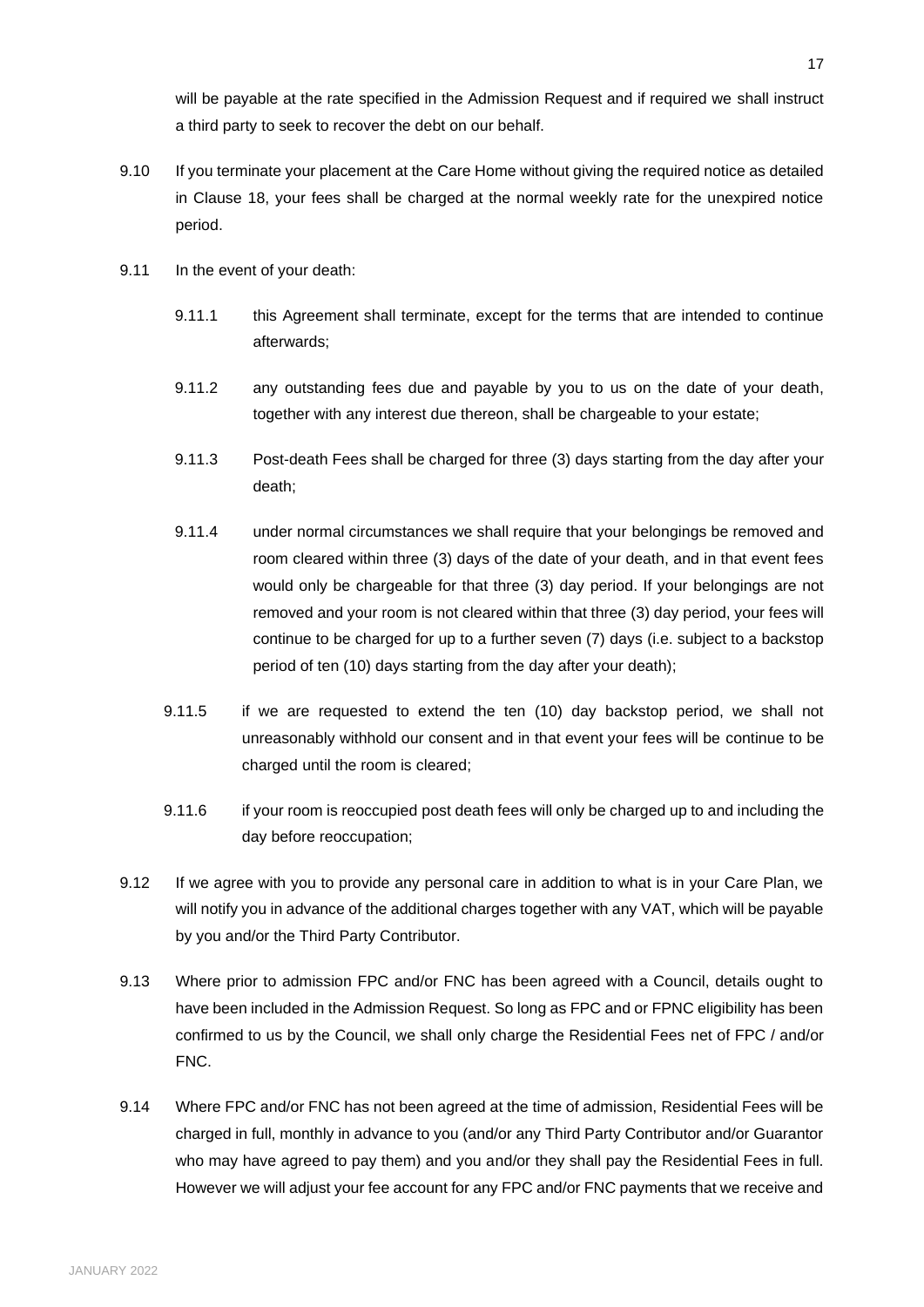you (and/or any Third Party Contributor and/or Guarantor) shall only bear the balance of the Residential Fees.

# <span id="page-17-0"></span>**10 Price Increases**

- 10.1 All Fees are reviewed annually on 1 April. Where there are no changes to your needs or the services you require, our Residential Fees shall increase by 6% (**"Standard Annual Increase"**);
- 10.2 This Standard Annual Increase is provided to give you an indication of predictable increases to our costs, including:
	- 10.2.1 increases in staff (and agency staff) costs, including predictable increases to pension contributions of employees and the National Living Minimum Wage;
	- 10.2.2 increases in our running costs, including rent, maintenance of the Home, insurance, equipment, medical supplies, food, heating and rates of for utilities.
- 10.3 If you are admitted to the Home between 1 April and 30 September, the first Standard Annual Increase to your Fees would take place on the 1 April following your admission (e.g., if you were admitted on 1 June 2022 at a weekly fee of £1,800, your first annual fee increase of 6% would be on 1 April 2023 when your weekly fee would increase to £1,908). Subsequent increases of 6% will take place on 1 April each following year during your admission.
- 10.4 If you are admitted between 1 October and 31 March, your first annual fee increase of 6% will be on the second 1 April following your admission (e.g., if you were admitted on 1 January 2022 at a weekly fee of £1,800, your first annual fee increase of 6% would not take place until 1 April 2023 when your weekly fee would increase to £1,908). Subsequent increases of 6% will take place on 1 April each following year.
- 10.5 We stress that you have the right to terminate this Agreement for any reason by giving notice to us under clause [18.5.1](#page-22-3) at any time. Therefore, if you were not willing to pay the first annual increase of 6% (or any subsequent annual increase of 6%), you would need to terminate this Agreement under clause [18.5.1](#page-22-3) by giving the home manager at the Home at least twenty-eight (28) days' written notice before 1 April in any particular year, and provided you left the Home by 1 April in that particular year, you would not be charged the 6% increase (but you would be if you are still in the Home on 1 April of that particular year).
- 10.6 Additional Increase Proviso
	- 10.6.1 If central government or local authority or other state or quasi state entities or agencies take steps or cause steps to be taken which have a significant and obvious impact on our costs (including taxes or other charges raised by the state or agencies of the state ), we reserve the right to increase your Residential Fees ("additional increase"). This additional increase is intended to cover significant increases to our costs base which are not readily predictable, including unforeseeable changes to government legislation which require us: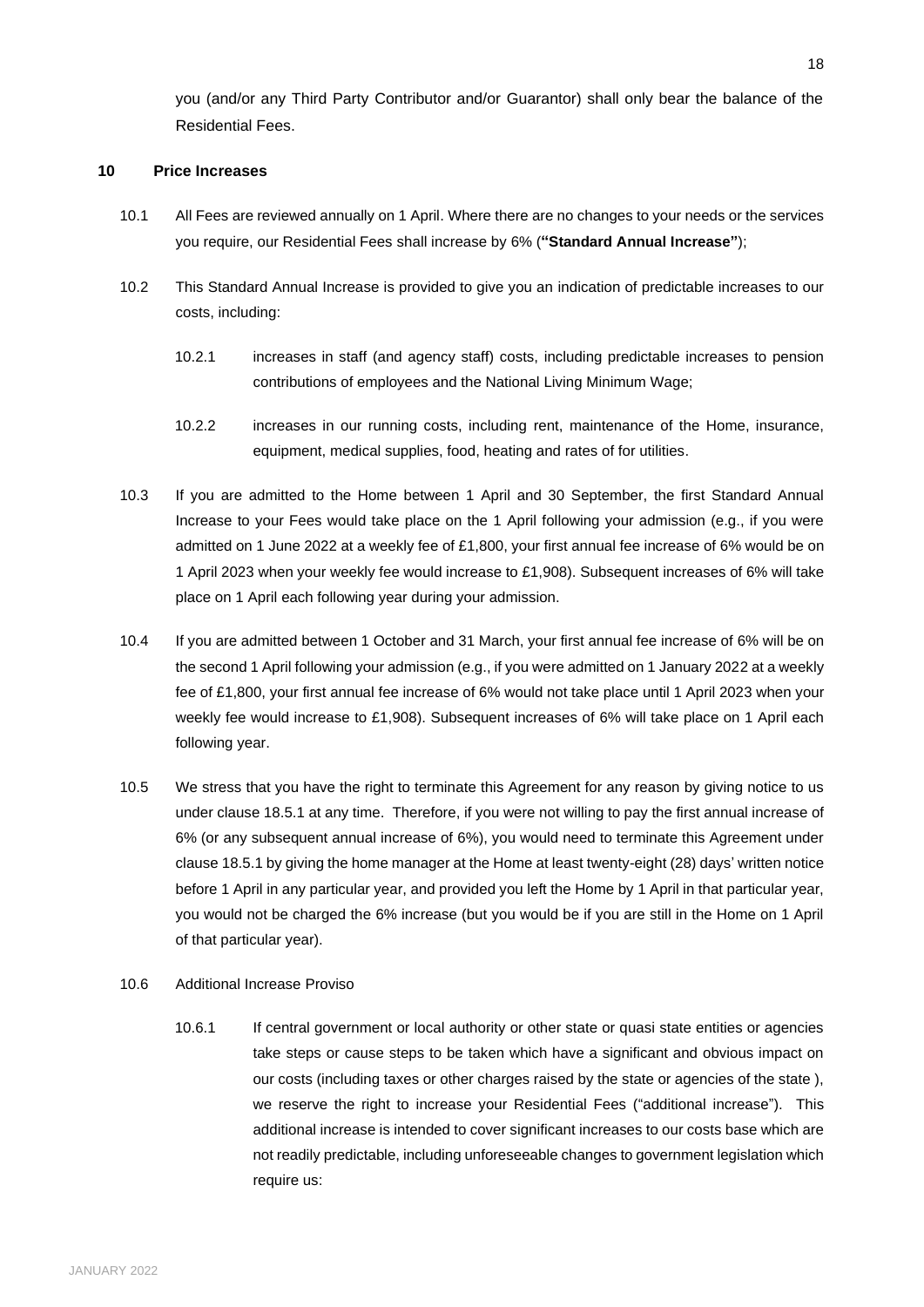- 10.6.1.1 to increase staff to resident ratios or staff qualification, that may have a significant impact on our staff (and agency) costs beyond the amount which was readily predictable; or
- 10.6.1.2 to increase the National Living Wage or National Minimum Wage beyond the amount which was readily predictable.
- 10.6.2 We shall give you not less than twelve (12) weeks' prior written notice before any such additional increase takes effect, including the reasons for that additional increase. If you were not willing to pay any such additional increase, you would need to terminate this Agreement under Claus[e 18](#page-22-0) by giving the Care Manager at the Home twenty-eight (28) days' written notice, and provided you left the Home by the end of our twelve (12)-week notice period, you would not be charged the additional increase (but you would be if you are still in the Home on the date the additional increase takes effect).
- 10.6.3 The Standard Annual Increase (and any additional increase) is separate to any fee change caused by a change in your individual care needs (see Clause [11](#page-18-0) below).

## <span id="page-18-0"></span>**11 Changes to Fees Owing to Changes in Care**

- 11.1 Before your admission to the Home, we shall (except in urgent admissions) carry out with you an assessment of your needs using the assessment scheme we have chosen to use to determine whether we can meet your needs at the Home. Admission to the Home will only be permitted if our initial assessment we can meet your assessed needs.
- 11.2 If we can meet your needs, the Home will design a bespoke Personal Care Plan which will be provided to you and/or your Representative.
- 11.3 It is important to understand that most residents will require more help and assistance day-to-day during their stay at the Home. For example, you may need to move to another room or require more staff assistance to carry out the tasks you were previously able to do yourself.
- 11.4 Where we consider (in our evidence-based judgement) that your needs have changed materially from those previously assessed and set out in your Personal Care Plan, we shall notify you (and any Guarantor and/or Third Party Contributor and/or Authority) as soon as reasonably practical of the change in needs, any risk factors taken into account, the steps being taken to meet such needs change (e.g. one-to-one care at particular times of day/continuously or where nursing care becomes necessary or the level of required nursing care changes), our monitoring and review process in relation to such change, and actual and/or (where appropriate) expected additional or reduced costs of such change. Any additional costs shall be reasonable and reflected in any fee adjustments. For the avoidance of doubt, any fee adjustment would be separate to the Residential Fee.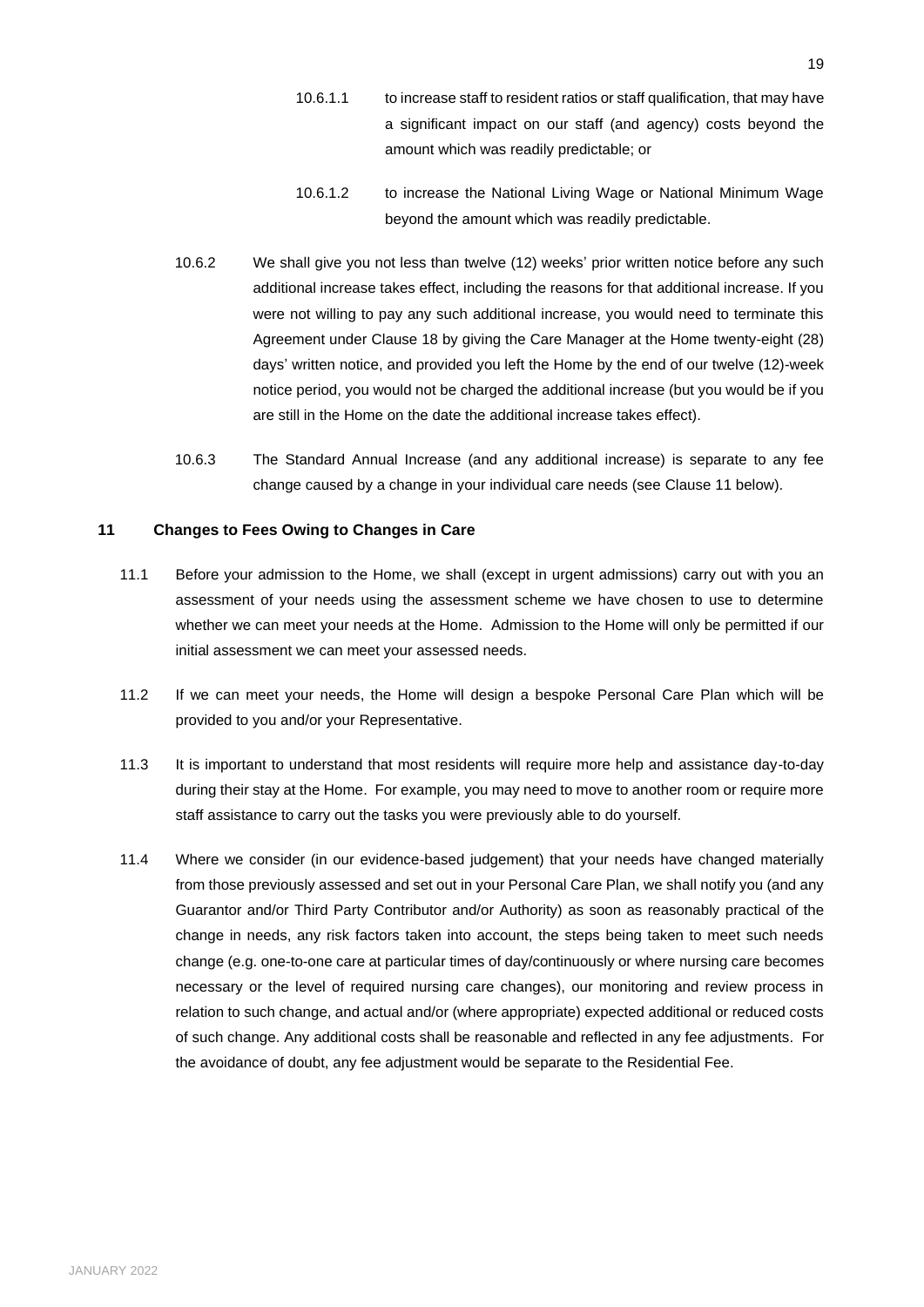## **12 Notice of adjustment to Residential Fees or other Fees**

- <span id="page-19-1"></span>12.1 We will endeavour to give you at least twenty-eight (28) days' notice in advance of any changes to our care services provided under your Personal Care Plan and we will charge the revised Residential Fees and other Fees from the date we change your care package.
- <span id="page-19-2"></span>12.2 In cases of urgent needs changes (e.g., serious behavioural problems which place your or other residents' safety or welfare at significant, immediate risk) we reserve the right, on giving you immediate notice, to change our care services provided under your Personal Care Plan and charge for the revised Residential Fees and other Fees from the date we change your care package.
- 12.3 If, during the twenty-eight (28) day notice period referred to in claus[e 12.1](#page-19-1) or within twenty-eight (28) days of changing your care package in accordance with clause [12.2,](#page-19-2) you and/or your Representative raise a complaint about our assessment of your needs (e.g. about the start date of such care or other needs changes or the extent of those changes), you are welcome to instruct (and we reserve the right to instruct) an independent healthcare professional (e.g. a GP) to determine whether they agree with our assessment. Where an independent healthcare professional is instructed, we will maintain the original fee (or revert to the original fee where this had been increased due to urgent needs changes) until the outcome of the professional's review (provided that review is completed within twenty-eight (28) days of our proposed change). We shall abide by the professional's opinion (provided we have the means and ability to do so). If that opinion agrees with the findings of our assessment, you will pay the revised fee from the date we changed your care package. If that opinion rejects the findings of our assessment, we will withdraw the proposed changes and (where applicable) immediately refund any increase to your Residential Fees or other Fees applied before you raised the complaint.
- 12.4 In the event the professional agrees with our assessment and you (and/or your Representative) continue to object to the increase to your Residential Fees or other Fees:
	- 12.4.1 you will remain liable for any increase to your Residential Fees or other Fees from the date we changed your care package, but you can terminate this Agreement by giving the home manager at the Home twenty-eight (28) days' prior written notice under clause [18.5.1](#page-22-3) (note that you have the right to give notice under clause [18.5.1](#page-22-3) at any time during your residency for any reason); and
	- 12.4.2 if you object to paying the increased Residential Fees or other Fees, you will remain liable to pay these increased fees from the date we changed your care package, and we shall be entitled to terminate this Agreement by giving you twenty-eight (28) days' prior written notice under clause [18.6.4.2](#page-23-0) and, if necessary, initiate court protocol compliant pre-action steps.

## <span id="page-19-0"></span>**13 Absence**

<span id="page-19-3"></span>13.1 The provisions of this Clause [13](#page-19-0) shall take effect when you leave the home on a temporary or permanent basis (for example, if you are admitted into hospital) and you or your family have not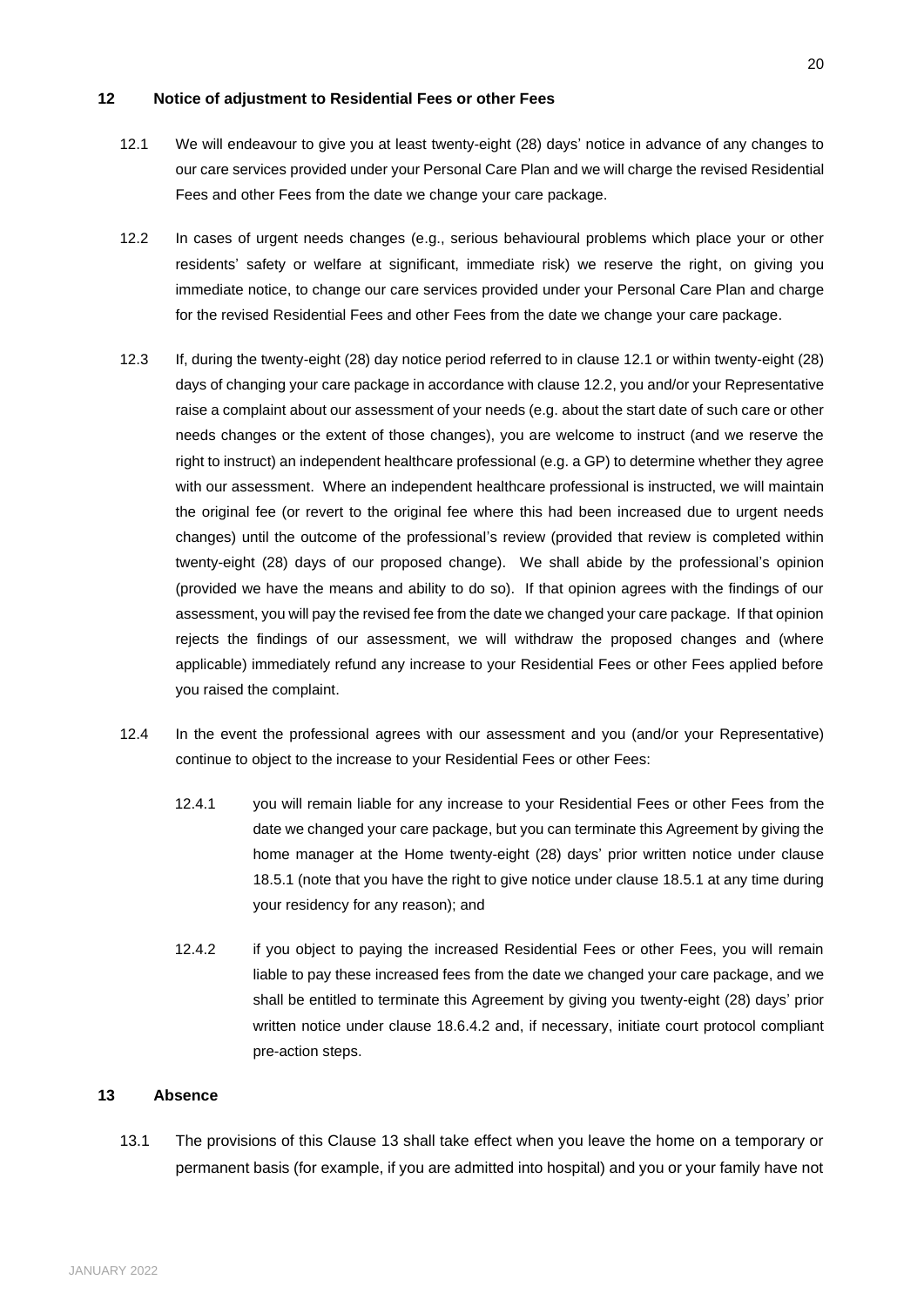informed us of your departure, or if it is not clear to us that you are unable to return to the Home ("Absence"):

- 13.1.1 we shall keep the room you have occupied available for you to return for a period of up to six (6) weeks (this period may be extended by agreement between you and us if necessary);
- 13.1.2 during the first six (6) weeks of Absence, we shall endeavour to contact you and any Guarantor or Third Party Contributor to confirm the further retention of your room after the first 6 weeks; and
- 13.1.3 you and any Guarantor or Third Party Contributor shall continue to be liable to pay our Residential Fees during your absence as follows:
	- 13.1.3.1 in full for the first seven (7) days of Absence, starting from the day after you left the Home; and
	- 13.1.3.2 after the first seven (7) days of your Absence, at a discounted rate of 10%. This discount represents the potential savings we are likely to make as a result of your Absence, for example in relation to reduced food, heating and lighting costs.

## <span id="page-20-0"></span>**14 Financial Means, Guarantors and Third Party Contributors**

- <span id="page-20-2"></span>14.1 Unless expressly waived in writing by us, you hereby confirm to us that as at the start of your Trial Period, you have cash and assets that are sufficient to pay for a minimum of two (2) years of our Residential Fees, in accordance with this Agreement. If at any time, there is a change in the information you have provided us under this Claus[e 14.1](#page-20-2) (for example a change in the value of your assets or income), you must notify us of such change immediately to discuss any required changes to this Agreement as a result of your change in circumstances.
- 14.2 In certain circumstances, either at the start of the residence or at some time during your residency at the Care Home, you may not be in direct control of your own finances or it may be agreed that a third party will pay or contribute payment towards your Fees. In these circumstances, we ask that the person responsible for paying the Fees in return for our provision of care to you signs the Guarantor Acceptance Form and/or Third Party Contributor Form as appropriate.

#### <span id="page-20-1"></span>**15 Extras**

- 15.1 We can arrange extra goods or services in addition to those covered by the Residential Fees. You shall be responsible for the payment for these goods or services and we shall advise you of their cost beforehand. The Extras currently available are detailed in Appendix 1.
- 15.2 All Extras will be paid for out of your personal allowance held at the Care Home by you. We will keep a record of all Extras purchased by you on an income and expenditure sheet.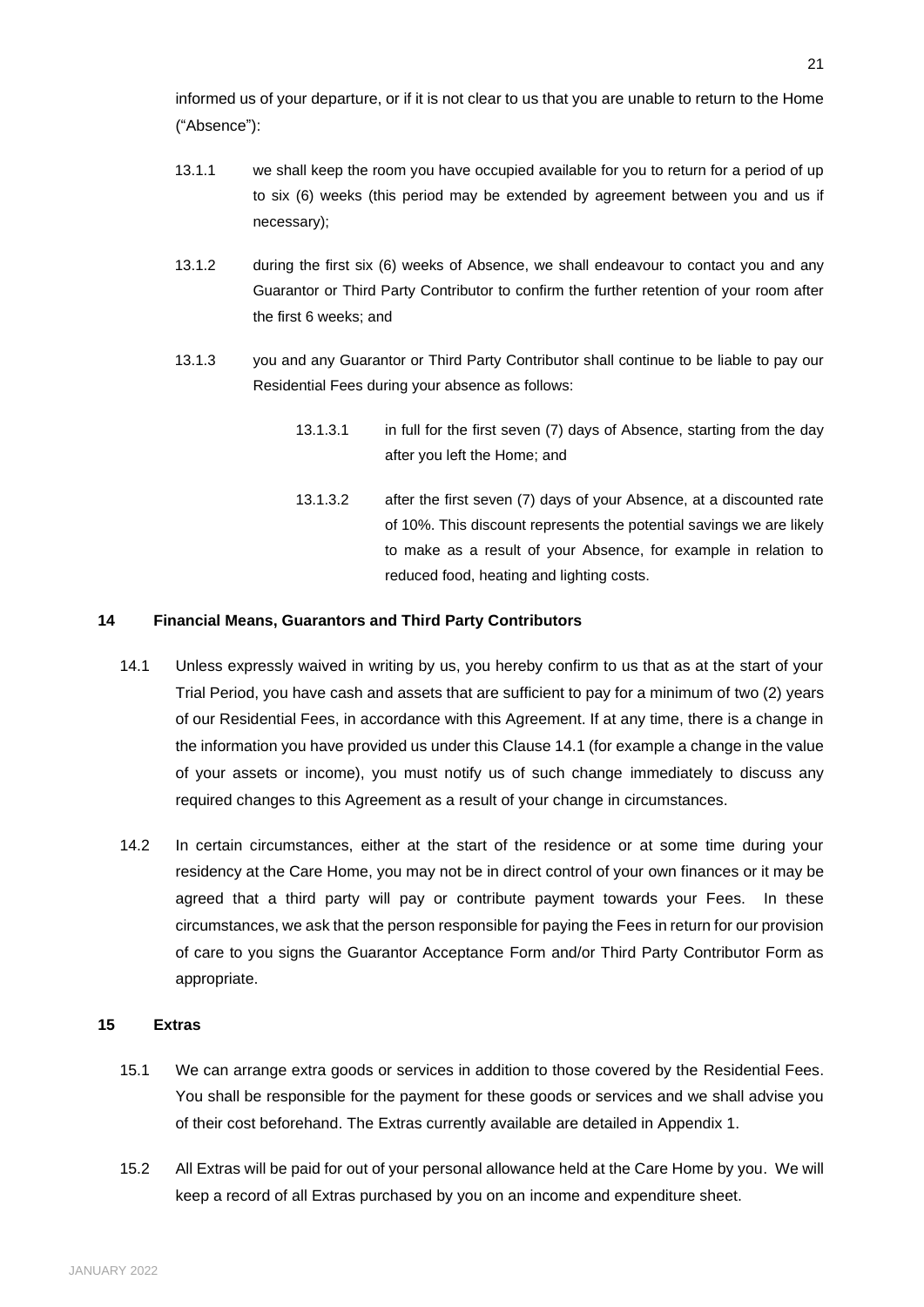## <span id="page-21-2"></span>**16 Personal Expenses Allowance and Personal Belongings**

- 16.1 We shall support you and/or your Representative in the examination and understanding of such income and expenditure records, which we shall make available upon request.
- 16.2 We shall not use any part of your personal allowance to pay towards any part of the cost of your care.
- 16.3 Small items of personal furniture may be brought into the Care Home with the prior agreement of the Care Home's manager. It is your responsibility to ensure that such items are clearly marked with your name.
- 16.4 It must be noted that electrical items are subject to testing in order to ensure safety and we cannot allow unsafe appliances to be used within the Care Home. You are responsible for having equipment safety tested prior to admission and we shall require evidence that this has been satisfactorily carried out. We shall be responsible for subsequent safety testing, but repair and replacement of equipment belonging to you remains your own responsibility.
- 16.5 Any furnishings and furniture that you wish to bring into the Care Home must comply with fire safety requirements. We reserve the right to refuse to allow any item to be brought into the home where we consider it to be a fire risk or other hazard.
- 16.6 All your personal clothing must be clearly labelled and documented on admission and during your stay in the Care Home. This is your responsibility and is a simple precaution that will reduce the risk of your clothing being mislaid or lost. A member of staff should be informed of and shown any clothing or articles brought into the Care Home for you at any time, for the purpose of documenting and/or labelling.
- 16.7 We agree to provide a laundry service for your clothing that are machine washable at a minimum temperature of 40 degrees Celsius and are able to be tumble dried (but our laundry service does not include professional dry cleaning or hand washing of any item).
- <span id="page-21-0"></span>16.8 The Care Home shall not be responsible in any way for damage or loss to your furniture, clothes or other personal belongings unless the Care Home has been negligent as specified in Clause 16.2. Please see Clause [17](#page-21-3) in relation to insurance of belongings.

# <span id="page-21-3"></span>**17 Insurance and Cash**

- 17.1 Whilst we have insurance covering all aspects of the provision of the service, this does not extend to your personal property. We shall make good any loss or damage to your property which is the result of our negligence, but we recommend that you make your own arrangements to insure all personal property which you bring into the Care Home. Further details of our insurance covers shall be made available upon request.
- <span id="page-21-1"></span>17.2 We shall only be liable for loss or damage to your property if: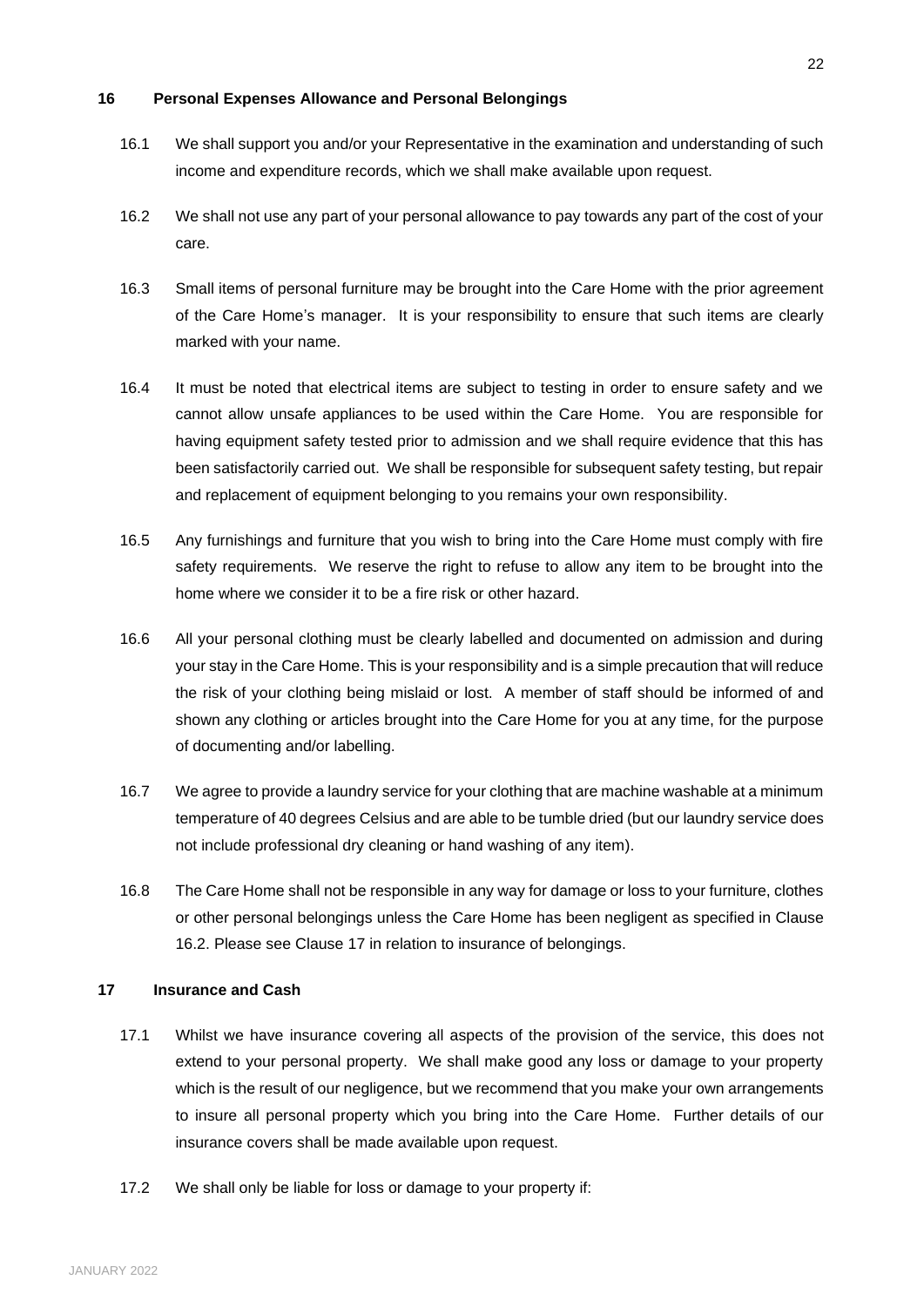- 17.2.1 such loss or damage is as a result of our negligence; and
- 17.2.2 you have notified us that we should include such property on our inventory of residents' property.
- <span id="page-22-1"></span>17.3 You are responsible for insuring to full replacement value all personal belongings, including furniture, brought into the Care Home. For the avoidance of doubt, this responsibility to insure continues during any period of Absence from the Care Home and after your death, until all your belongings have been removed from the Care Home.
- 17.4 Residents having cash on their person or in their room risks loss or theft of that cash and could create potential issues about the circumstances of such loss or theft. Our strong preference and recommendation is that any cash is held securely by us. We will not be held liable for any loss of your personal money that is not deposited with us unless the Home has been negligent, fraudulent or breached this Agreement in respect of your cash.
- 17.5 If at any time you wish to hold cash in your room or personally you must make your own independent insurance arrangements in relation to your cash.
- 17.6 We do not pay interest on any monies, whether cash or other, that we hold for you

## <span id="page-22-0"></span>**18 Notice and Termination Periods for this Agreement**

- <span id="page-22-4"></span>18.1 If you leave the Care Home without giving the appropriate notice as required below, then you, any Third Party Contributor and, for the avoidance of doubt, your Guarantor (if you have one) will continue to be liable to pay Residential Fees for as long as they would have been payable if you had given the appropriate notice. Please see Clause [13.1](#page-19-3) above for the circumstances in which we may keep your room available for you.
- 18.2 On the termination date of this Agreement you will be required to leave the Care Home.
- <span id="page-22-2"></span>18.3 In accordance with Clause [3](#page-10-0) we may require you to leave the Care Home at the end of the Trial Period. During the Trial Period either you or we may terminate this Agreement upon at least seven (7) days' notice to be served on the other at any point during the Trial Period. After any such termination, to the extent that any payments of Residential Fees you have made to us in advance relates to a period when the accommodation you occupied has been cleared after you leave the Care Home, it will be refunded to you.
- 18.4 The provisions detailed below in this Clause 17shall apply in all circumstances other than those provided for in Clauses [18.1](#page-22-4) and [18.3](#page-22-2) above.
- <span id="page-22-3"></span>18.5 You may terminate this Agreement:-
	- 18.5.1 for any reason by giving to us at least twenty eight (28) days' prior written notice of termination; or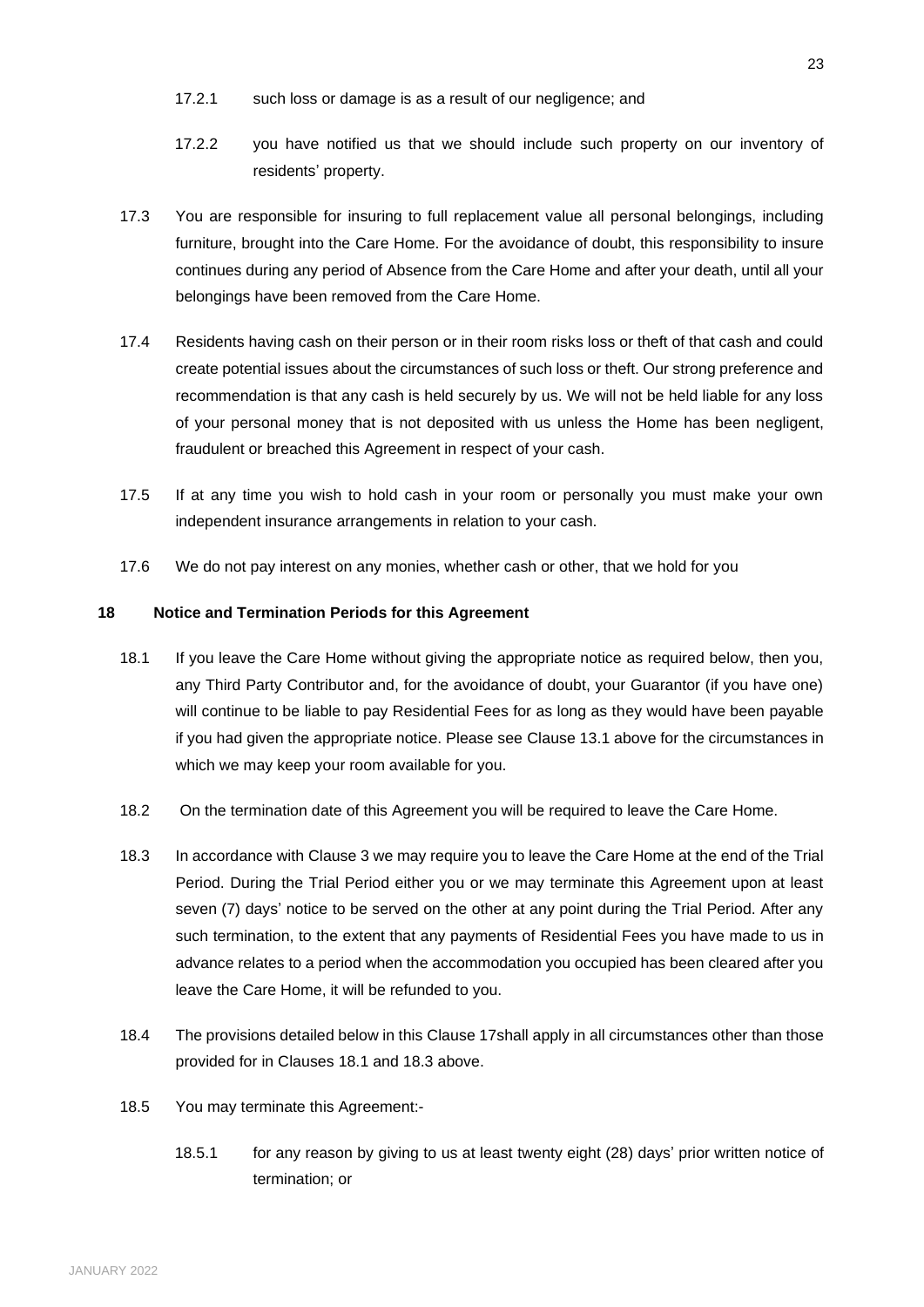18.5.2 by giving to us prior written notice taking effect immediately, or of such length as you state in your notice, following material breach of this agreement by us if such material breach continues for twenty-eight (28) days after a request in writing from you to us asking for the breach to be remedied and you inform us that you wish to terminate the Agreement if the breach is not remedied.

and you shall leave the Care Home at the end of any such period of notice or such other date as is agreed between you and us. Such notice should be provided to the home manager at the applicable Care Home.

- <span id="page-23-0"></span>18.6 We may terminate this Agreement and require you to leave the Care Home in the following circumstances:-
	- 18.6.1 by giving to you not less than twenty-eight (28) days' written notice at any time for non-payment of Fees if such non-payment continues for thirty (30) days after a request in writing from us to you (and to any Guarantor and, where relevant, any Third Party Contributor) for the necessary payment to be made, no such payment is made and we have been offered no realistic proposals for the arrears and the further fees that will have accrued during the notice period being paid in full by the end of the notice period; or
	- 18.6.2 by giving to you not less than twenty-eight (28) days' written notice at any time if you or any Guarantor or any Third Party Contributor become bankrupt or take advantage of any statute for the time being in force providing for relief of insolvent debtors; or
	- 18.6.3 by giving to you written notice taking effect immediately, or of such length as we state in our notice, following material breach by you if such material breach continues for twenty-eight (28) days despite a request in writing from us to you asking for the breach to be remedied and stating that termination may be a consequence of failure to remedy the breach; or
	- 18.6.4 by giving to you not less than twenty-eight (28) days' written notice if,
		- 18.6.4.1 having consulted you and taken advice from the appropriate members of the relevant "Primary Health Care Team" (i.e. general practitioner, community nurse or social worker) concerning your present and future care needs, we no longer believe we are able to meet your needs; or
		- 18.6.4.2 there is no agreement about changes in our Fees owing to changes in your care or other needs (see Claus[e 11\)](#page-18-0);
	- 18.6.5 by giving to you written notice immediately, or of such length as we state in our notice, where there are circumstances or behaviour, which we feel (taking account of the type of care we have contracted to provide) may be seriously detrimental to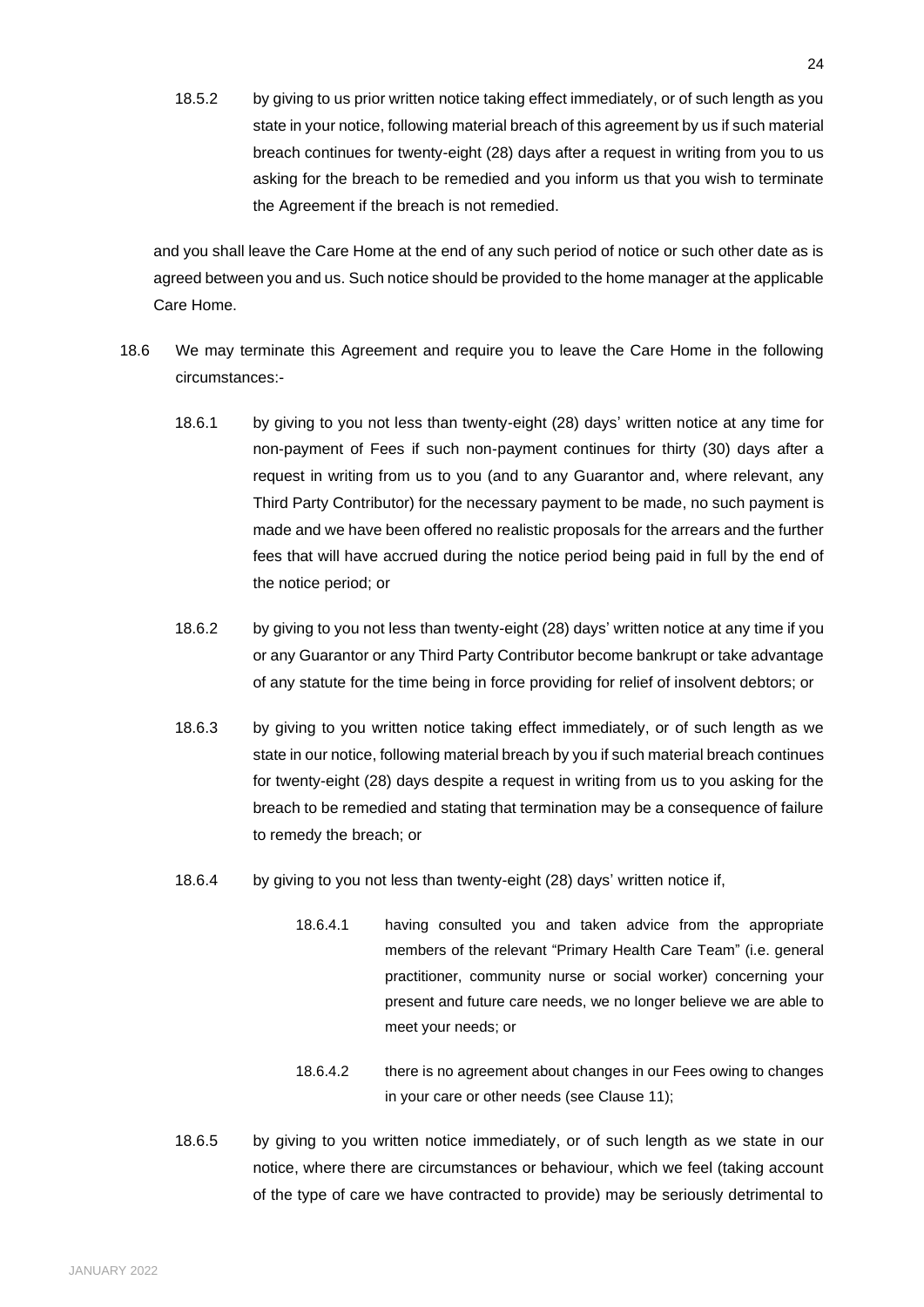the Care Home or the welfare of the other residents and such circumstances or behaviour are/is ongoing notwithstanding reasonable efforts to manage such circumstances or behaviour; or

18.6.6 in accordance with Clause [20.](#page-25-0)

- <span id="page-24-0"></span>18.7 By or on the date of termination it is the responsibility of you and your Representative to clear your room and remove all your belongings from the Care Home. If you or your Representative do not do so, but your belongings are removed and your room cleared within three (3) days of the date of termination of this Agreement, additional fees would be chargeable for that three day period. Failure to remove your belongings and clear your room within such three (3) day period will result in the following:
	- 18.7.1 we shall have the right to charge to you our reasonable costs and expenses for their removal and storage. Such costs and expenses will be calculated on the basis of the daily rate of a reputable removal and storage firm; and
	- 18.7.2 if after twenty eight (28) days from the date of termination of this Agreement any of your belongings are still in our Care Home, we shall have the right to dispose or sell your belongings by giving at least fourteen (14) days' prior written notice of any such disposal or sale. We are likely to decide to sell those of your belongings which we consider to be of material financial value (e.g. jewellery). Where we sell an item, we will try to obtain a reasonable price for it, and if any monies are received from the sale, we shall refund you an equivalent amount (less the reasonable costs and expenses of arranging the sale and the sale itself) within thirty (30) days following the sale.
- 18.8 Termination of this Agreement, in whatever way it occurs, shall not affect rights and obligations that arise out of anything done or omitted before termination or in respect of the period prior to such termination and any outstanding Fees due and payable to us, together with any interest due and arising thereon, shall continue to be payable by the relevant payers under this Agreement.

# **19 Arrangements Following Death of a Resident**

- 19.1 We shall respect your cultural, spiritual and religious wishes related to death and these shall be recorded in your Personal Plan.
- <span id="page-24-1"></span>19.2 As set out at Clause [9.11.2](#page-16-1) above any fees outstanding to the Care Home at the time of your death shall be charged to your Estate and you are referred to Clause [9.11](#page-16-0) more generally in relation to Post-death Fees.
- 19.3 Any cash, bank books and insurance documents, which have been held in the Care Home for safekeeping, and which remain uncollected shall be forwarded to your next of kin, Executor of your Will or legal representative. As to your other belongings, their removal ought to take place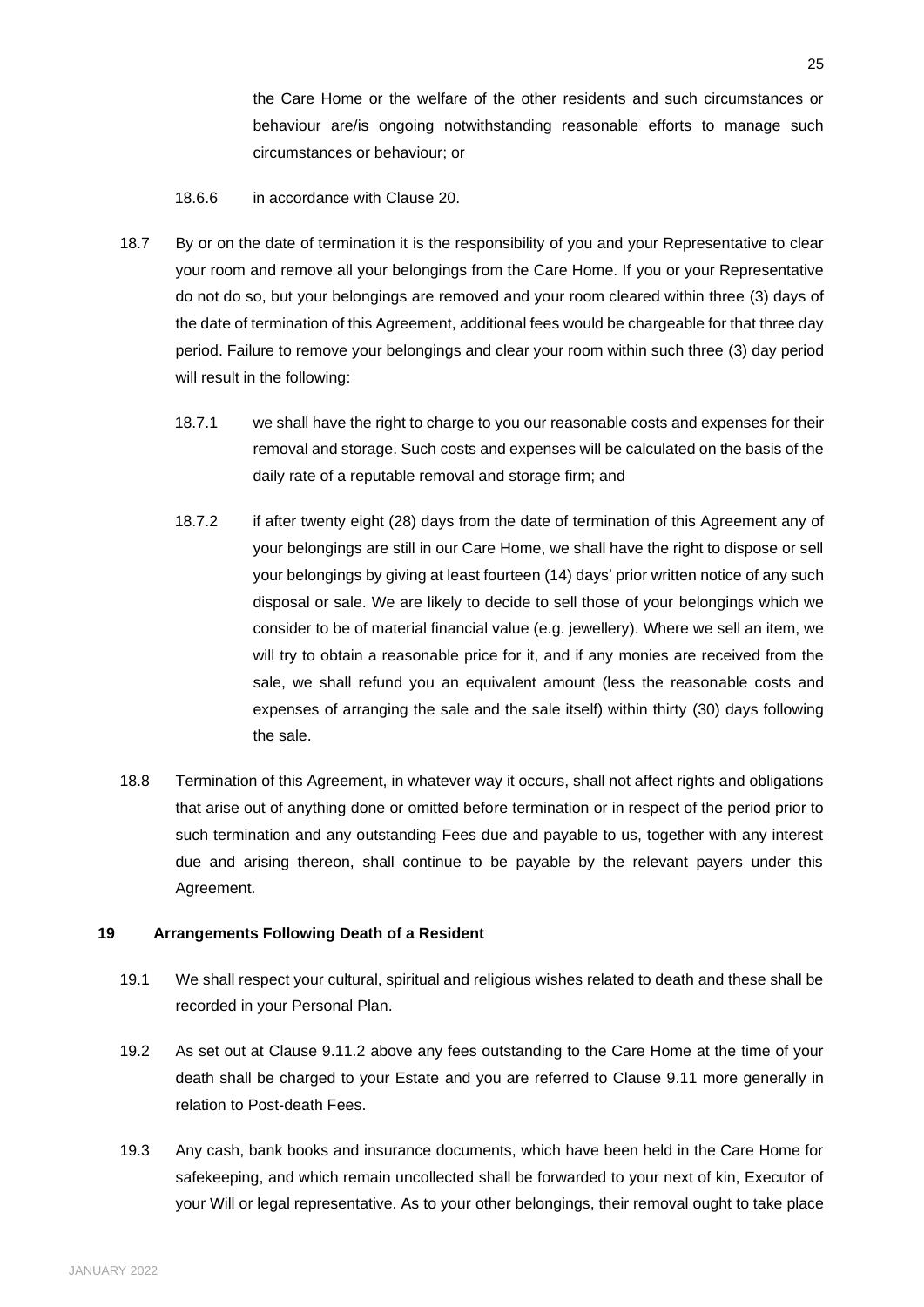within three (3) days starting from the day after your death (see also Clause [9.11.4](#page-16-2) and [9.11.5](#page-16-3) in these respects). A failure to arrange their removal will result in the following;

- 19.3.1 we will be entitled to remove your belongings from your room and, where possible, store them at the Care Home. However, where your belongings include large bulky items (e.g. furniture), we may need to arrange for off-site storage. We shall have the right to charge your estate our reasonable costs for removal and storage of your belongings. Costs of storage will be calculated on the basis of the daily rate of a reputable storage firm; and
- <span id="page-25-1"></span>19.3.2 if after twenty eight (28) days from the day after your death, any of your belongings remain in the Care Home or in off-site storage, we shall have the right to give your estate at least fourteen (14) days' written notice before we dispose or sell your belongings. We are likely to decide to sell your belongings where we consider they are of material financial value (e.g. jewellery). Where we sell an item, we will try to obtain a reasonable price for it, and if any monies are received from the sale, we shall refund you an equivalent amount (less our reasonable expenses for arranging the sale) within thirty days following the sale.
- 19.4 If you have not made a Will and have no known next of kin or legal representative we shall forward your belongings to the office of the Procurator Fiscal, who shall attempt to trace your relations. In such circumstances Clause [19.3.2](#page-25-1) above shall not apply.
- 19.5 If you do not have anyone who can arrange your funeral, we shall make the necessary arrangements in consultation with the person responsible for the payment of the costs.

# <span id="page-25-0"></span>**20 Change in Financial Circumstances**

- 20.1 If your finances reduce to a level where you become entitled to Authority Funding or you are unable to pay the Fees, you must notify us immediately. Where the Authority is only prepared to fund to a level that does not cover the fees for care and accommodation service package under this Agreement in full, we shall be entitled to reduce your care and accommodation service package to the levels provided under an agreement with the Authority. If you or your Third Party Contributor or Guarantor do not wish to pay the Fees or top up fees requested by us, you must speak to the Authority and find an alternative care home as you will not be able to stay at the Care Home.
- 20.2 For the avoidance of doubt, any reduction in your service package may necessitate moving you to a different room. In such circumstances, we will provide you with as much notice as possible, and in any event, not less than twenty eight days.
- 20.3 The Fees shall be in line with the rates agreed by the Authority and this agreement will terminate automatically and we will make reasonable efforts to enter into a new agreement with the Authority so that you may stay in the Care Home.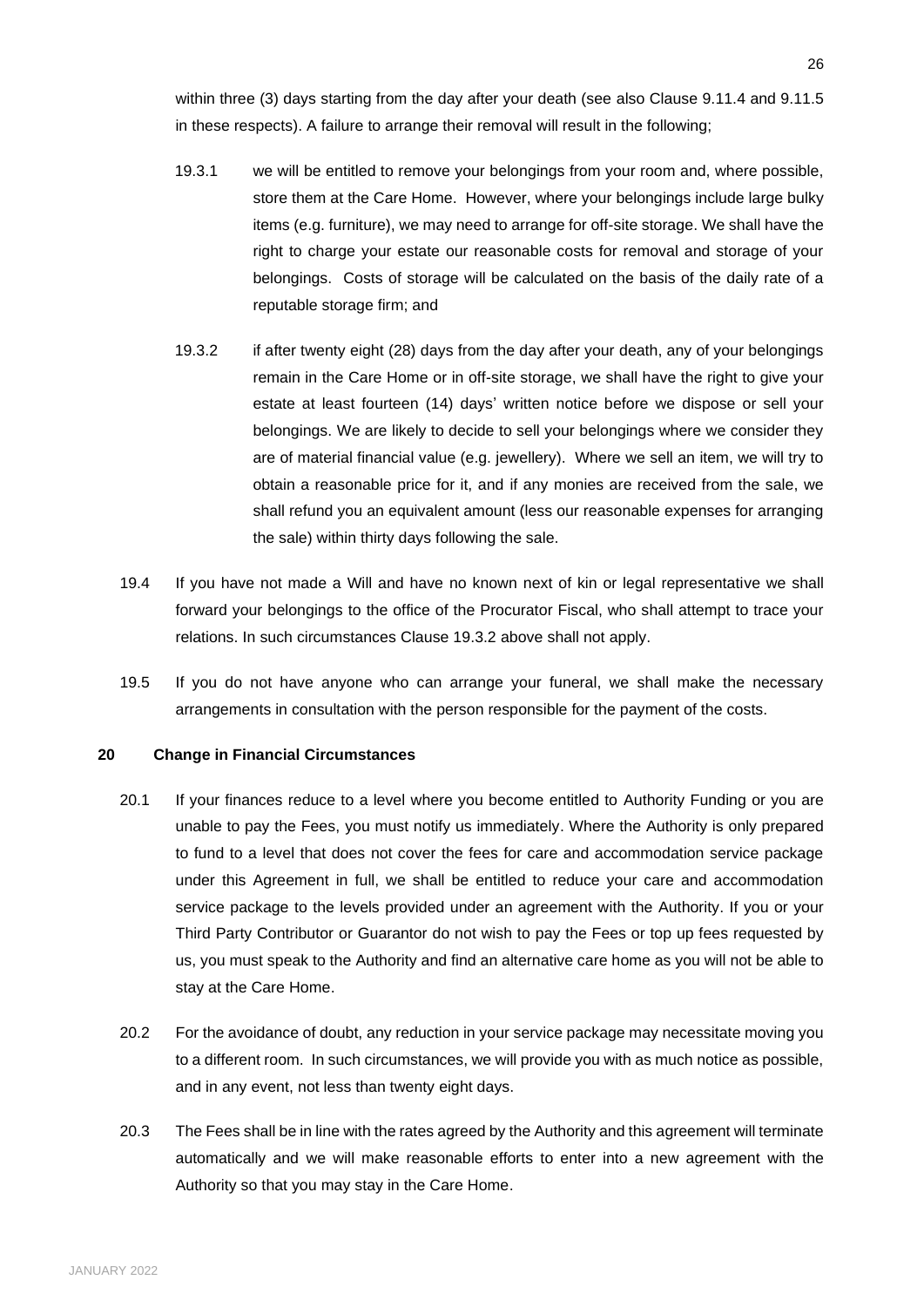- 20.4 It cannot be assumed that eligibility to state benefits will give rise to agreement by the Authority to provide funding. It is the responsibility of you or your Representative to make necessary application to the Authority and/or Benefits Agency in sufficient time, if you require support.
- 20.5 Where you are entitled to claim state benefits, you or your Representative shall be responsible for doing so.
- 20.6 Payment of the Fees in full and in accordance with the procedures agreed in these terms and conditions must continue until such time as we are notified of the agreed funding by Authority.
- 20.7 Following agreement with the Authority, you will be required to enter into a new contract, in which case, this Agreement will terminate automatically.

## **21 Financial Reassessment**

- 21.1 You or your Representative must notify us immediately of any application or request to the Authority for financial re-assessment. Please note clause 21.3 below which has the effect that a failure to give immediate notification may reduce the amount of any refund entitlement if the Council proposes and we accept backdated Authority Funding.
- 21.2 If the outcome of the financial re-assessment is that you are entitled to Authority Funding the Council will determine the amount they are prepared to pay towards your fees, and we will decide whether to accept their proposal (including deciding whether our doing so may require a reduction in your care package and/or your moving room or that a Third Party Contributor pays a top up).
- 21.3 If the Council proposes and we agree that their contribution is to be backdated, following our receipt of such backdated Council contribution, we reserve the right to off-set the Council contribution against any amounts you owe us and will give you a refund to the extent that the amount of the Council contribution is less than the amount you have already paid to us. In calculating the amount you owe us and determining any such refund, we shall take account of the difference between the private rate you were paying us and the amount we might have agreed to accept from the Council from the date upon which you notified us of your financial reassessment application or request.
- 21.4 We shall provide you with a statement of account which details the Council payments as well as the payments you and any Third Party Contributor or Guarantor have made.

## **22 Advance Fees and Deposit**

- <span id="page-26-0"></span>22.1 At the commencement of this Agreement, we require the following payments to us. These preadmission payments are as follows:
	- 22.1.1 The Advance Fee before the day of your admission (which will cover your first 28 days of residence with us, with direct debit payments then covering our further fees (see Clause [9.2](#page-15-1) above)); and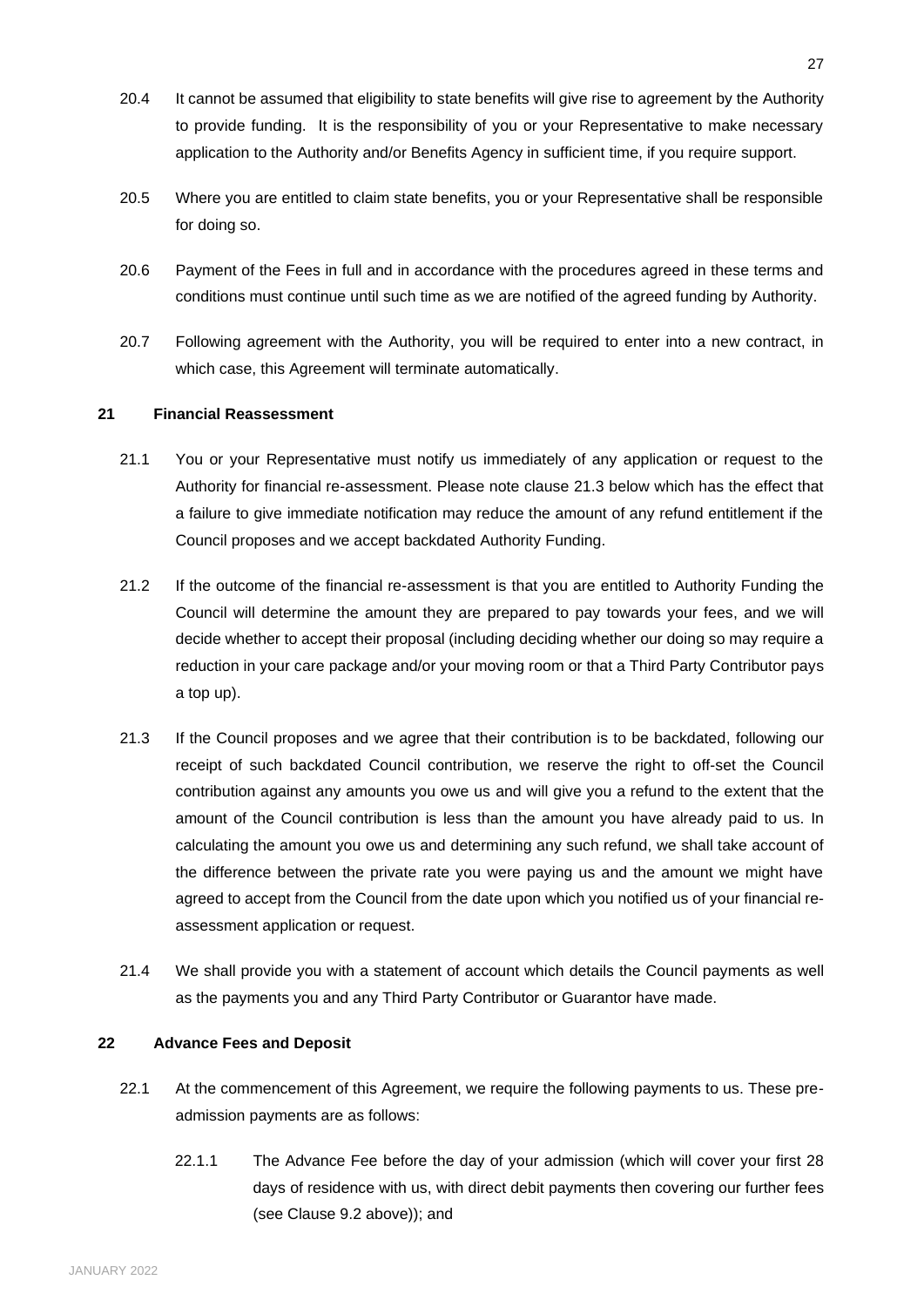- 22.1.2 a deposit equal to two (2) weeks' Residential Fees which, subject to Clause [22.3](#page-27-0) below, may be refundable at the end of this Agreement. We will hold and ensure that the deposit is safeguarded throughout the duration of your residence at the Home, and in the event of our insolvency but we will not pay any interest on the deposit.,
- 22.2 If, for any reason, the amount paid to us at the commencement of this Agreement is less than the total of the Advance Fee and the Deposit, the amount that is paid will first be used towards satisfying the obligation to pay us the Deposit. Only then will any excess pre-admission payment be received by us be used towards satisfying the obligation to pay us the Advance Fee.
- <span id="page-27-0"></span>22.3 If any sums are owed to us remain outstanding for more than twenty-eight 28 days at any time throughout the duration of your residence, we shall be entitled to use the Deposit in payment of or towards settlement of those outstanding sums you owe to us (e.g. overdue Residential Fees, damage to the Home or any Post-death Fees due in accordance with Clause [19.2](#page-24-1) above),
- 22.4 At the end of your residence at the Care Home or otherwise the termination of this Agreement, the Deposit will be used first to pay any sums due to us and any remainder will be repaid to you or your estate in the event of your death within twenty-eight (28) days of the Effective Date.
- 22.5 In the event of any dispute regarding any deductions or the amount of the Deposit to be returned, please contact our Complaints Co-ordinator at complaintscoordinator@careuk.com. All complaints will be governed in line with our complaints procedure found in Appendix 2 of this Agreement.

#### **23 Variations**

- 23.1 In addition to the provisions in this Agreement relating to changes in Fees, we shall have the right to make variations to the terms of this Agreement from time to time if, in our opinion, it is necessary or appropriate because of:
	- 23.1.1 the introduction of new or amended legislation; and/or
	- 23.1.2 to meet the changing needs of our residents; and/or
	- 23.1.3 to improve our service.
- 23.2 Variations will be agreed in advance with the Care Inspectorate and notified at least one (1) month in advance and will take effect from the date stated in the notice, which shall be the expiry date of such notice or a later date stated in the notice.

# **24 No Waiver**

24.1 No relaxation, forbearance or delay by us in enforcing our rights under this Agreement shall affect our rights under this Agreement neither shall any waiver by us of any breach by you operate as a waiver or otherwise affect our rights under this agreement in relation to any subsequent or continuing breach.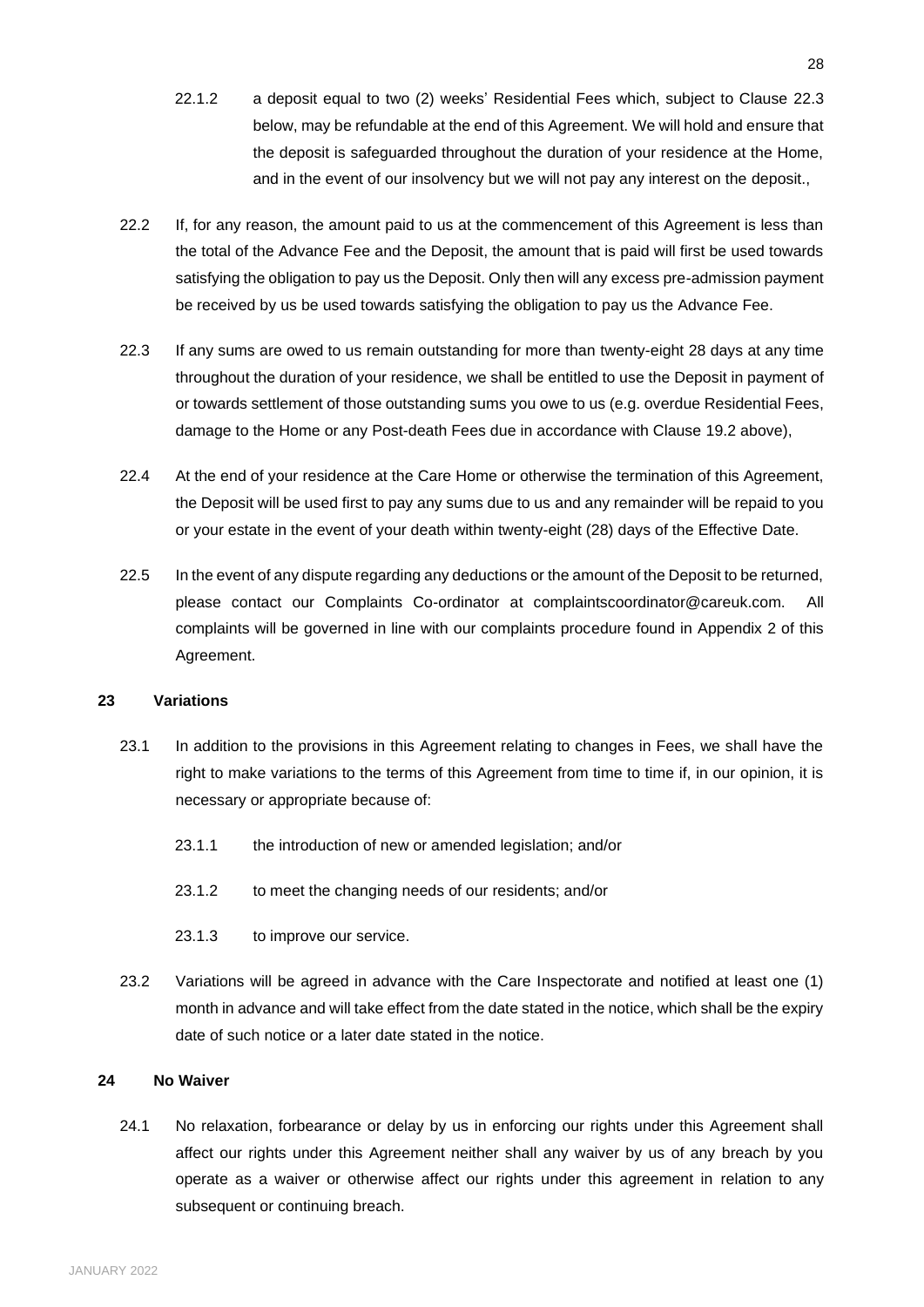# <span id="page-28-0"></span>**25 Guarantee**

- 25.1 The Guarantor agrees, as principal obligor, to be jointly and severally liable with you for the payment of all Fees to us as they fall due.
- 25.2 The Guarantor as principal obligor and as a separate and independent obligation and liability from its obligations under clause [25](#page-28-0) agrees to indemnify us and keep us indemnified in full and on demand from and against all and any losses, costs and expenses suffered or incurred by us arising out of, or in connection with, any failure by you and/or the Guarantor to pay the Fees.
- 25.3 If the obligation to pay the Fees is, or becomes, unenforceable, invalid or illegal, the Guarantor agrees to indemnify and keep us indemnified on demand against all and any losses, costs and expenses suffered or incurred by us arising out of, or in connection with, any failure by you to pay the Fees.
- 25.4 This guarantee is a continuing security and shall cover the ultimate balance of all monies payable by you under this Agreement, irrespective of any intermediate payment in full or in part of the Fees.
- 25.5 The liability of the Guarantor under this guarantee shall not be reduced, discharged or otherwise adversely affected by any act or omission except an express written release by deed of the Guarantor by us.
- 25.6 The Guarantor waives any right it may have to require us to proceed against or enforce any other right or claim for payment against any person before claiming from the Guarantor under this Agreement.
- 25.7 We shall use reasonable endeavours to contact the Guarantor if there are circumstances which suggest we may make a demand or claim against the Guarantor for any Fees e.g. where a monthly direct debit payment is rejected or for non-payment of substantial additional costs without satisfactory explanation and resolution. We shall try to resolve matters with the Guarantor within the fourteen (14) days following the day on which we attempt to make contact with the Guarantor (assuming we still have the means to contact the Guarantor and the Guarantor responds to us) but if matters are not resolved by then, we shall have the immediate right to commence court proceedings against the Guarantor, as well as give you twenty-eight (28) days' written notice of termination under clause [18.](#page-22-0)

#### **26 Data Protection**

- 26.1 We shall comply with all Applicable Data Protection Law in relation to Personal Data.
- 26.2 We gather information relating to you to allow us to process any registration or any booking which is made and for the purpose of issuing invoices and generally for the purpose of your stay at the Home and better ensuring that we meet your needs.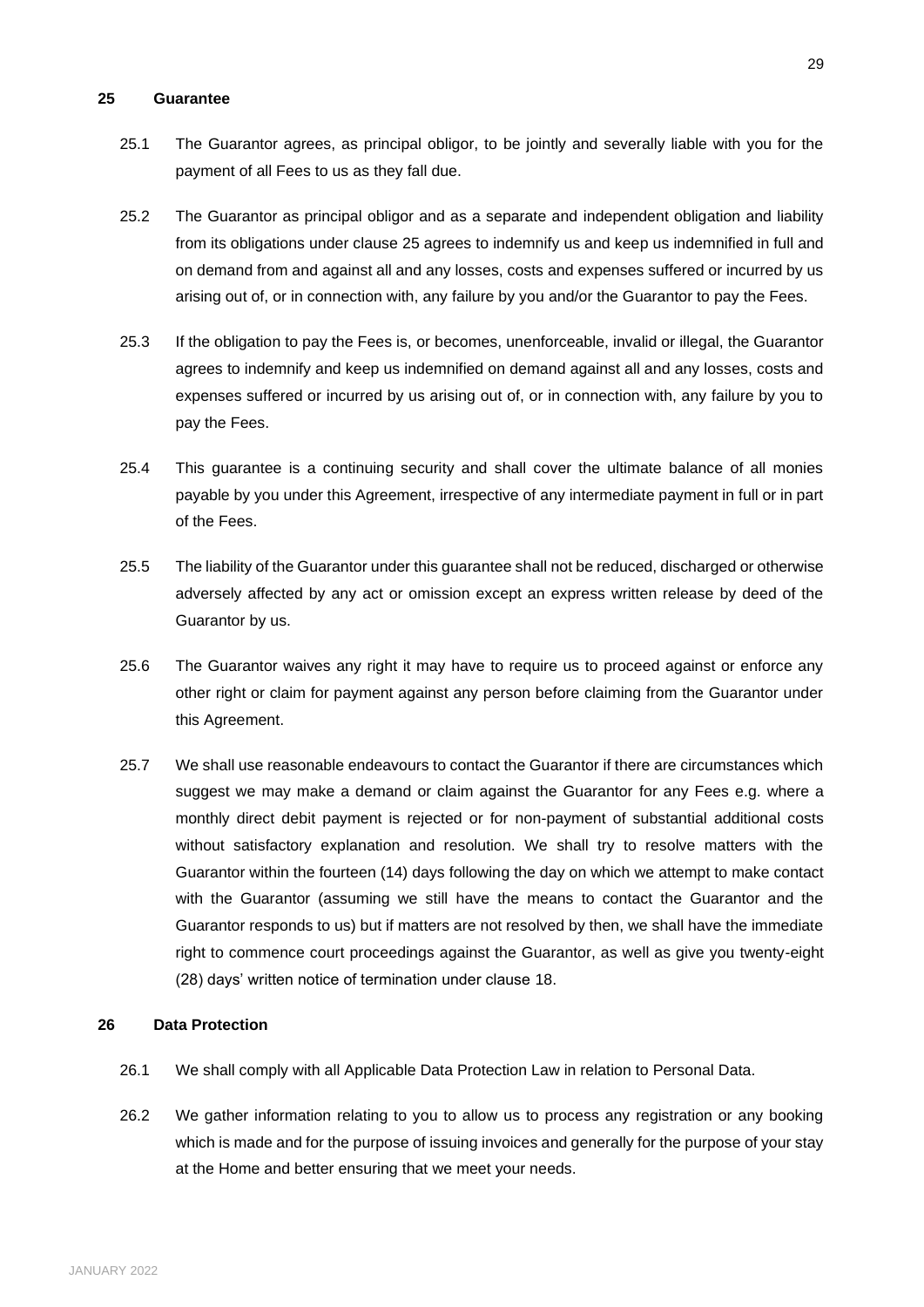- 26.3 It is also used to communicate with you and others on matters relating to the arrangements concerning your stay, including (i) for medical purposes, and for the purpose of communication with general practitioners, and other health and multi-disciplinary professionals who are bound by the duty of confidentiality; and (ii) in relation to financial aspects, our dealings with any Guarantor, Third Party Contributors or Authority about funding or payment for your stay.
- 26.4 If any of the information that you or your representative provides to us changes, please inform us within seven days of such change.
- 26.5 If our business is to be sold or integrated in whole or in part with another business, details about you and any other relevant person may be disclosed to our advisers and any prospective purchasers and their advisers and will be passed on to the new owners of the business.

# **27 General**

27.1 In addition to our obligations to look after you and your welfare, we have similar obligations to other residents, their visitors and our staff. If we have reasonable grounds for believing that any visitor poses an immediate, significant risk to any resident, another visitor or staff (e.g. the visitor is physically abusive or verbally threatened to be so), we reserve the right to exclude them from the Care Home immediately and shall involve the police and other authorities as appropriate. Where the risk is not immediate and significant, having undertaken an assessment and discussed the incident or behaviour of the visitor with them, we shall notify that visitor and the resident whom they are visiting of any warnings as to future conduct or any conditions or limitations for future visits, and in cases of significant risk to residents, other visitors or staff, that they are not permitted to visit the Care Home. Any such steps will be reviewed if the visitor or the resident the visitor is visiting requests a review and those steps and the outcome of any review can be challenged by invoking our complaints procedure.

## **28 Governing Law**

This Agreement shall be governed and construed in accordance with Scots law and in the event of any dispute arising the parties submit to the exclusive jurisdiction of the Scottish courts.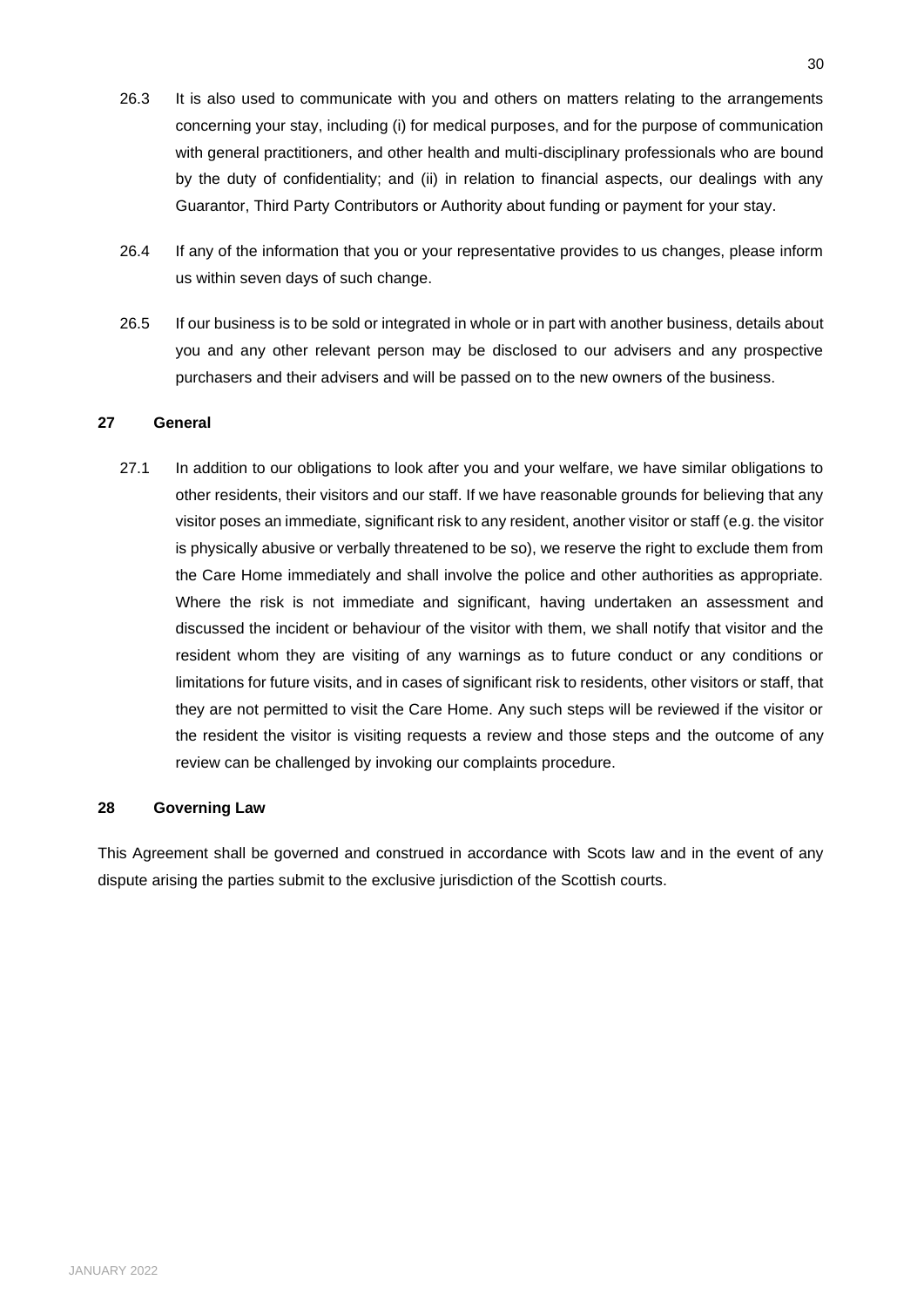# **APPENDIX 1 - EXTRAS**

The Extras offered by us are set out below. The cost of the extras listed below will depend on the cost to us and or the cost charged by the provider of the service and we can provide this information on request:

- Hairdressing
- Aromatherapy Massage
- Newspapers
- Shopping Trolley
- Dry cleaning
- Mobile Clothing Shop
- Private telephone line rental and calls

In the absence of free provision by the NHS, the following may also be provided, but shall be charged in addition to the price for your Care and accommodation.

- **Chiropody**
- **Opticians**
- **Dentistry**
- **Physiotherapy**
- Transportation and Staff escorts to and from medical appointments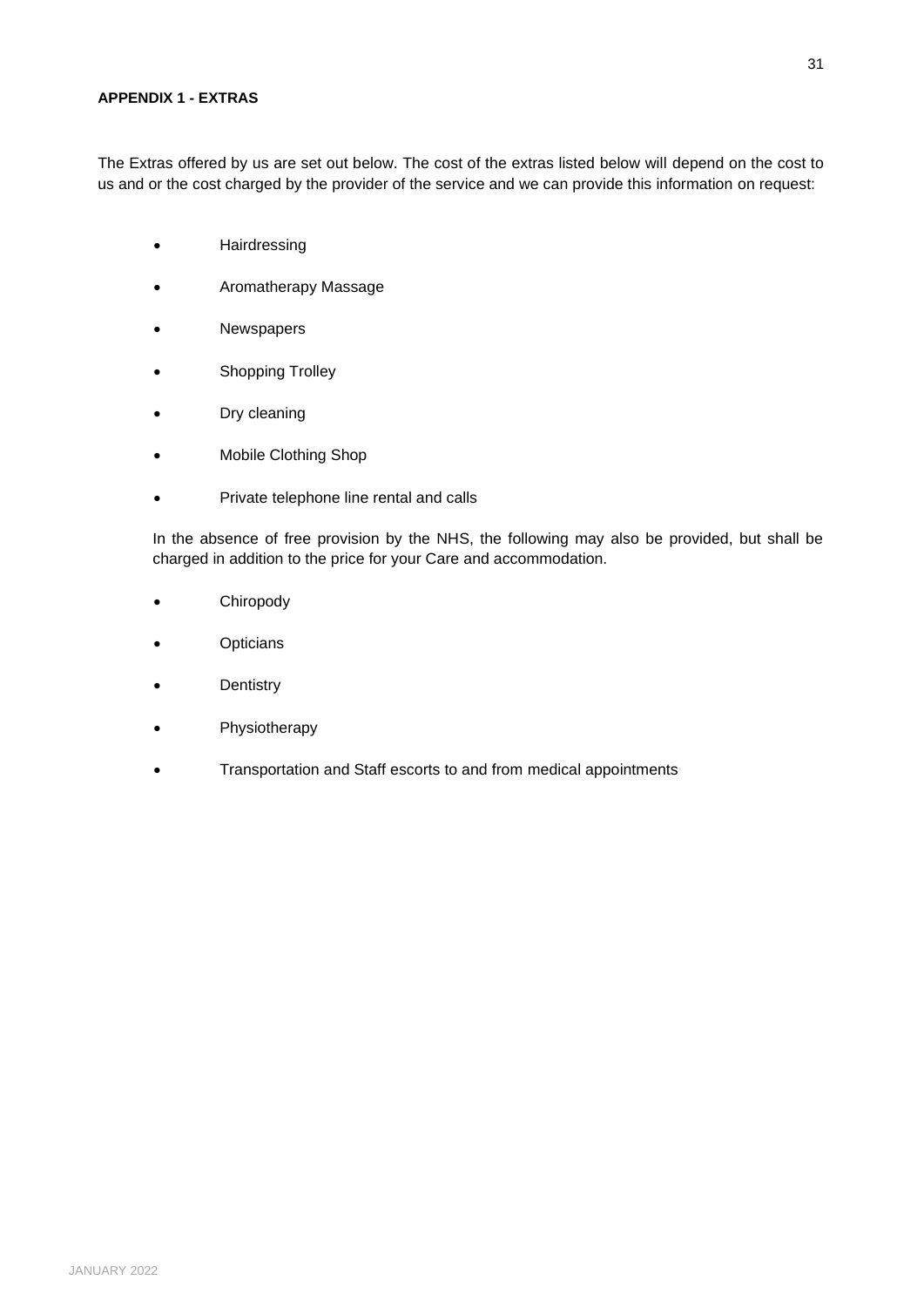### **APPENDIX 2 -COMPLAINTS PROCEDURE**

## **Complaints Procedure**

We want the service that we provide to match your needs and your expectations, and we welcome any comments you may wish to make. As an individual living in the Home or using the Day Care Centre, you are perfectly entitled to make suggestions or complaints at any time. Care UK assures you that residents and their families will not have their services withdrawn or reduced for making a suggestion or complaint in good faith.

# **How to make a complaint**

Complaints may be made in a variety of ways:

- verbally (in person or by phone)
- in writing
- electronically, for example, via email or text message
- via online feedback channels.

# **How we will manage your complaint**

If we receive a complaint we will acknowledge receipt within 3 working days and tell you what steps we are taking to resolve it. We will fully investigate your complaint and respond within 20 working days detailing the findings, any action we have taken and proposals to resolve your complaint. If the investigation is complex and likely to take longer than this we will let you know and agree a different timescale.

## **Support to make a complaint**

The services listed below offer support to complainants:

- PASS (Patient Advice and Support Service) https://www.cas.org.uk/pass
- Citizens Advice Scotland (CAS) https://www.cas.org.uk/
- The Scottish Independent Advocacy Alliance www.siaa.org.uk

# **Further steps**

If at any stage, you are not happy with the way in which we are dealing with your complaint you can contact:

**Complaints Manager Care UK, Residential Care Services Connaught House, 850 The Crescent, Colchester Business Park, Colchester, Essex, CO4 9QB** 

**E-Mail: [complaintscoordinator@careuk.com](mailto:complaintscoordinator@careuk.com)**

Care UK services in Scotland are registered with and regulated by the Care Inspectorate (CI). If you are unhappy about the quality of a registered care service and you don't believe it meets the national care standards you can complain to the CI at the address below:

## **Care Inspectorate Compass House, Riverside Drive,**

**Dundee, DD1 4NY Tel:** 0345 600 9527 **Website:** www.careinspectorate.com

If you are not satisfied with the outcome of your complaint you can refer your complaint to the Scottish Public Service Ombudsman (SPSO) and ask for it to be reviewed.

**Scottish Public Services Ombudsman 4 Melville Street, Edinburgh, EH3 7NS Tel:** 0800 377 7330

**Website:** www.spso.org.uk